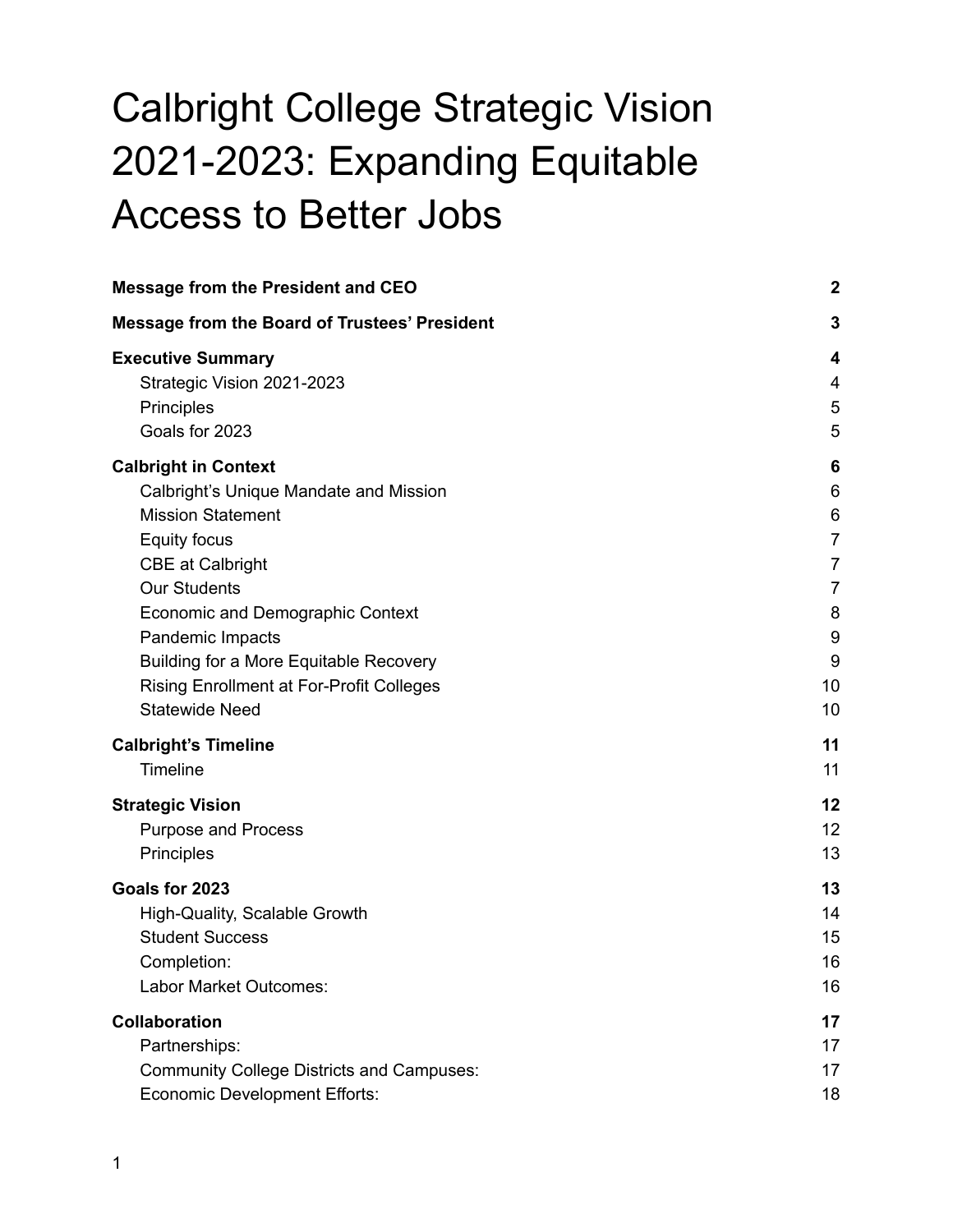| Governance:                                   | 19 |
|-----------------------------------------------|----|
| Innovation:                                   | 19 |
| Case Study: Collaborative Research and Design | 20 |
| <b>Our Potential Learners</b>                 | 20 |
| <b>Balancing Caregiving:</b>                  | 20 |
| Working in Vulnerable Industries:             | 21 |
| Experience in the Justice System:             | 21 |
| <b>Shared Gains</b>                           | 21 |
| CBE:                                          | 21 |
| Research and Development:                     | 22 |
| <b>Tackling Common Challenges: CCCApply</b>   | 22 |
| Accreditation                                 | 23 |
| Candidacy:                                    | 23 |
| Completion:                                   | 23 |
| Positioned for Acceleration and Influence     | 23 |
| Acceleration:                                 | 23 |
| Influence:                                    | 23 |
| <b>Conclusion</b>                             | 24 |
| <b>Acknowledgments</b>                        | 24 |
| <b>Endnotes</b>                               | 25 |

# <span id="page-1-0"></span>**Message from the President and CEO**

Calbright College is a new kind of college — a statewide California Community College designed to meet the unique needs of working adults who have fallen through the cracks in America's existing higher education system; to quickly and flexibly get Californians the skills they need to secure their economic future; and to work as a part of the community college system to respond to an increasingly dynamic labor market.

Calbright was created because of a recognition that we, as a state, had to find new ways to meet the needs of working adults with affordable, flexible, competency-based opportunities for education. These adults without degrees have been historically targeted, recruited, and left behind by predatory, for-profit colleges — especially in times of economic uncertainty.

Since we first began serving students in October 2019, the global pandemic has upended the economy and the lives of the working adults in our focus population. Calbright sits at a unique nexus between the labor market and higher education, which gives us the ability to build programs that are responsive to — and predictive of — the needs of Californians as they navigate the shifting employment landscape.

In the Strategic Vision period ahead, we will root all of our program design and development in the human experience, skills, and responsibilities of California's working adult learners. This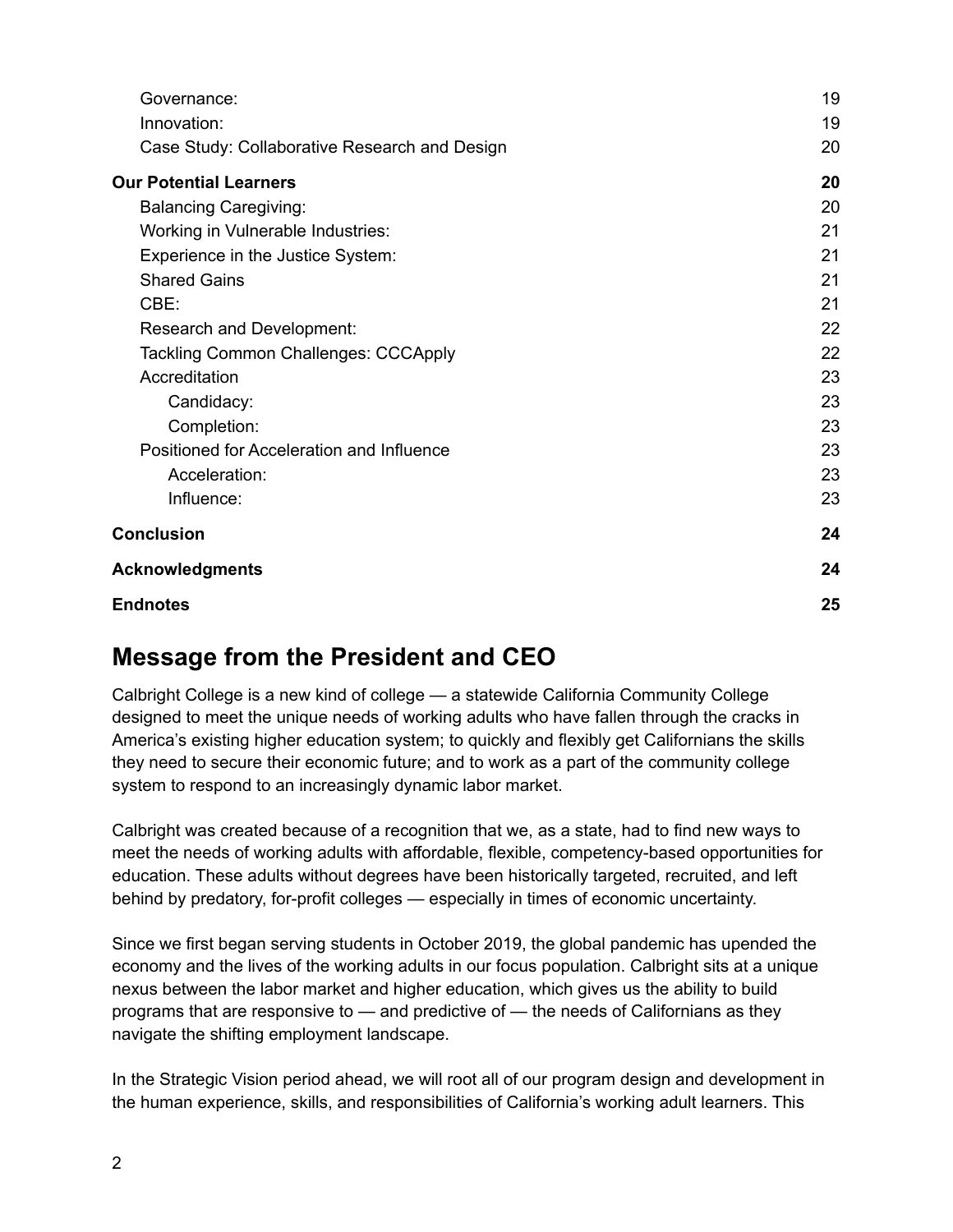means integrating tailored support services throughout the student journey. And it means building programs based on our innovative market research — mapping how our learners' skills and interests connect to in-demand, good jobs.

As a student-first institution, we will keep the working adults we were created to serve — and their unique needs — at the forefront of everything that we do. And we will share what works, and what doesn't, with our sister colleges and the larger field. Today, we have the opportunity to build a more equitable economic recovery, and we are excited to do our part to help California meet that challenge.

This report is the result of a collaborative process, which gathered diverse input and perspectives from students, industry experts, employers, labor leaders, faculty, philanthropic organizations, executive and legislative branches of state government, and the expertise of our Trustees, Chancellor, and growing team of faculty and staff at the college. I am grateful to everyone involved in helping create the strategic vision for how Calbright College, as a part of the larger California Community College system, can remake the way we educate and train workers so we can rebuild as a stronger, more inclusive California.

Sincerely, Ajita Talwalker Menon President and CEO, Calbright College

# <span id="page-2-0"></span>**Message from the Board of Trustees' President**

I am pleased to present this work, the result of a focused joint effort between the Calbright Board of Trustees and college faculty and staff to build a Strategic Vision for Calbright's next stage of development and growth. This college holds so much promise, and all of us on the Board believe deeply in the necessity of its mission and the importance of its role as a complementary part of the broader California Community College system.

The Strategic Vision outlined here is focused on who matters the most: Calbright's students. These adult learners speak to who we are as a state, and our aspiration to expand who has access to education when they need it most: women, caregivers, and others working as much as they can to make ends meet. Calbright students are pragmatic about the education they are looking for, and Calbright is positioned to address their needs: for high-quality training and education and for flexible supports as they seek better lives for themselves and their families.

We need to ensure California is staying ahead of the curve, as leaders in other states are beginning to try new and different approaches to higher education —– with goals similar to ours with Calbright. Our community college system has been and must stay invested in working mothers, people of color, veterans, rural residents, and the unemployed, because we cannot be content with a status quo that fails our communities.

I am excited about the critical work being done collaboratively with Calbright faculty, staff, students, and system partners, and am excited to make the most of the opportunities and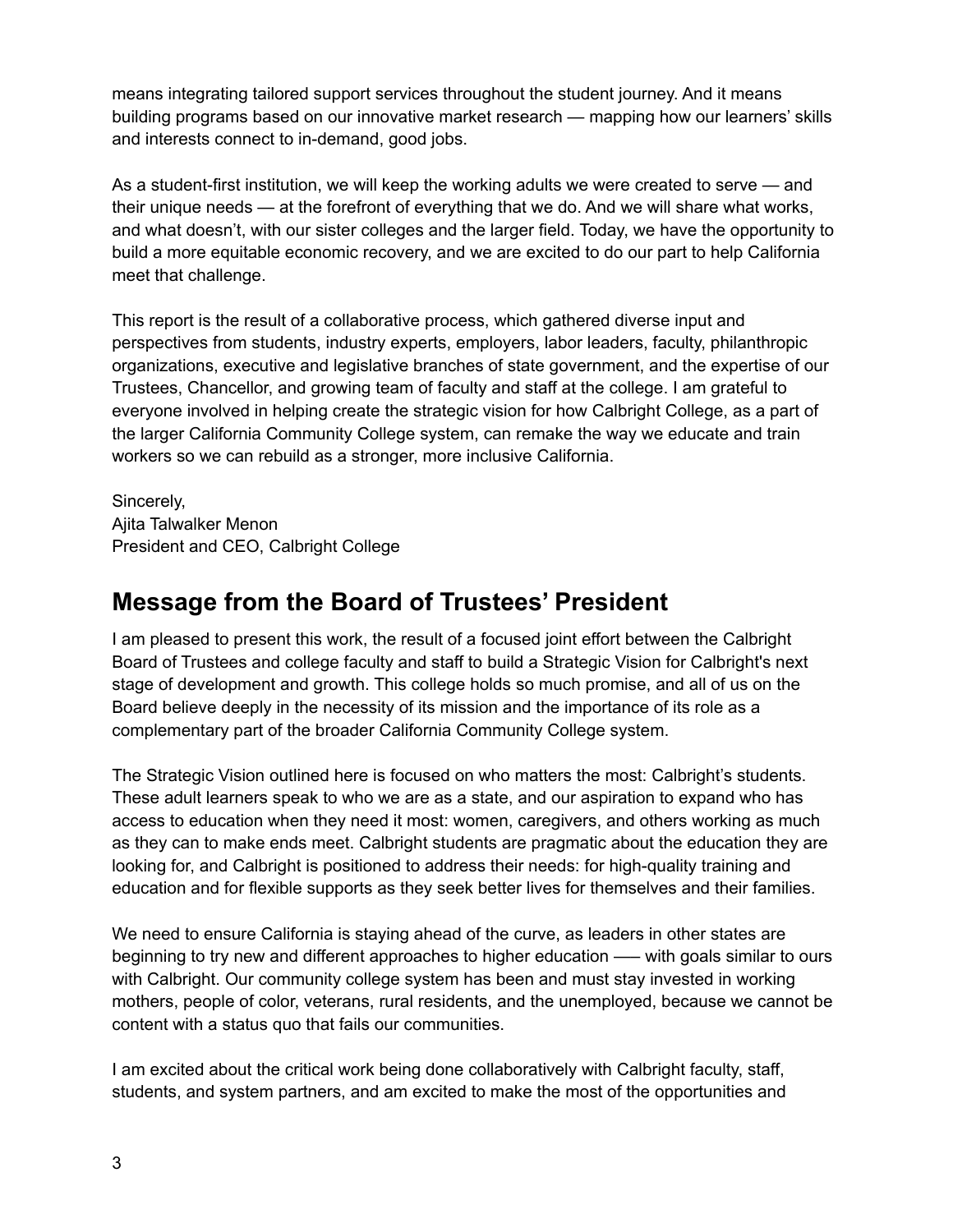challenges we have before us over the next three years. This work is valuable and necessary, and I'm proud to support it.

Sincerely,

Pamela Haynes President, Calbright Board of Trustees

# <span id="page-3-0"></span>Executive Summary

Calbright College was created for Californians who seek the skills they need for better jobs, and whose lives make online, self-paced education programs their only or most viable option. California's only statewide, digital community college, Calbright's skills-based, innovative programs are designed for working adults who do not have a college degree, and who are underrepresented both in traditional higher education and in good jobs. Committed to increasing equity and economic opportunity for working learners, Calbright is a public, affordable, high-value alternative to costly, for-profit colleges.

Even before the pandemic upended both education and the economy, more than 8 million California adults without a college degree were effectively stranded — without financial stability or opportunity for mobility. The problem struck especially deep for Latinx and Black families, women, service workers, and those seeking a second chance after involvement with the justice system. Meanwhile, experts were predicting a crisis where employers would face a million unfilled jobs in fast-growing industries because workers lacked the necessary skills.

Then COVID-19 turned that crisis into catastrophe. The same people who were already most likely to be struggling with a changing economy have borne the brunt of this pandemic, especially working mothers, others with caregiving responsibilities, and our communities of color. These are the Californians Calbright was built to serve, and the pandemic has only made our mission more urgent.

Now more than ever, Californians need high-quality, affordable pathways to get back into the workforce and into better-paying, more secure jobs.

### <span id="page-3-1"></span>Strategic Vision 2021-2023

The California Online Community College Act, which became law in July 2018, was a mandate to rapidly create a new kind of college from the ground up. The statute includes milestones that set a brisk pace for a "seven-year startup period." Launched as an early start-up in October 2019, Calbright has met all statutory requirements to date, despite both a leadership transition and the arrival of COVID-19 within the first year of operation.

The Strategic Vision sets Calbright's overarching direction for the next three years, as we shift from launch into high-quality growth.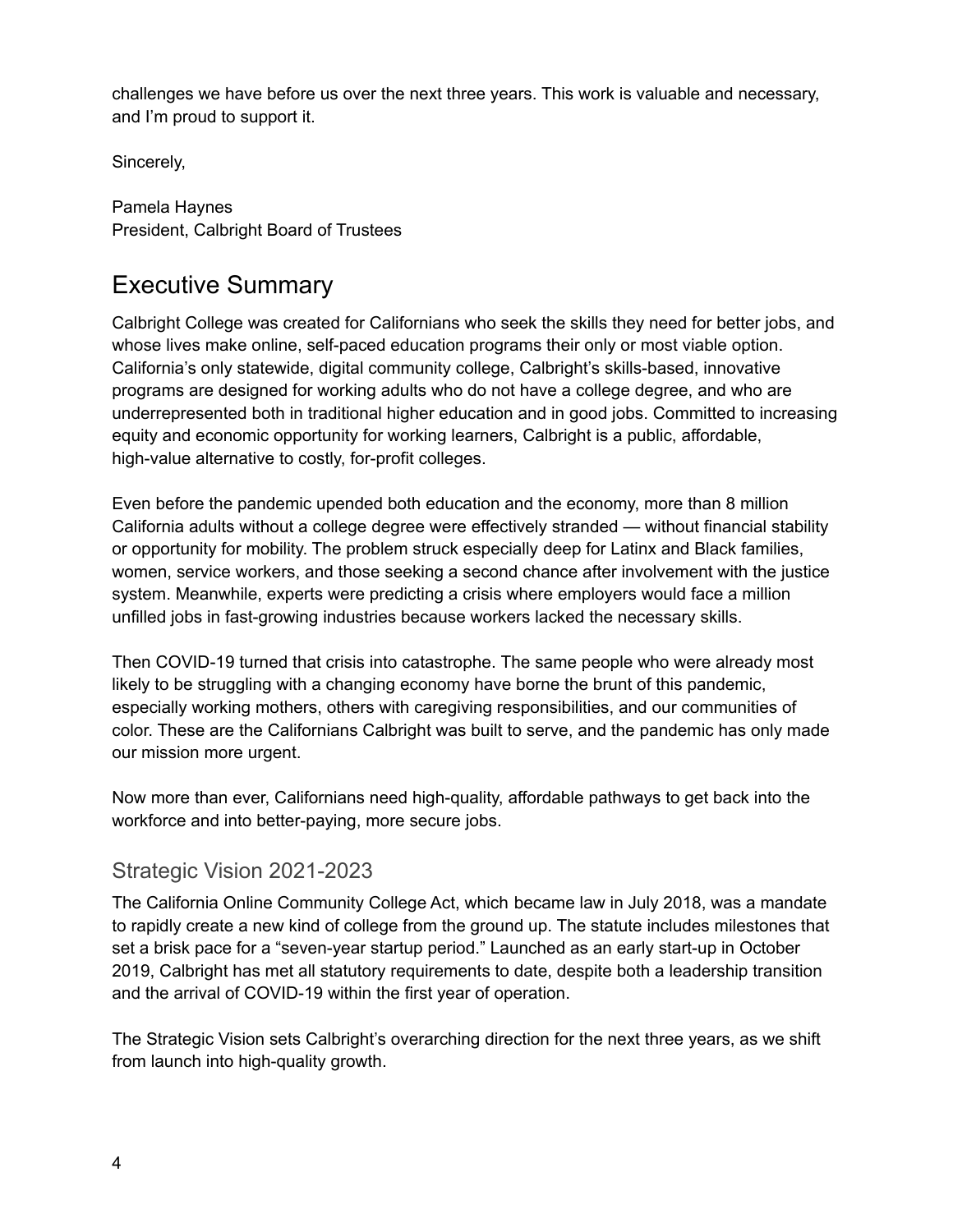## <span id="page-4-0"></span>**Principles**

These core principles will guide the work that fulfills the Strategic Vision. The principles are grounded in Calbright's founding mission and unique role, contribute to the California Community College (CCC) system's Vision for Success, and are informed by stakeholders' hopes and expectations.

- Add Value: benefit Calbright's students, the CCC system, employers, and the state
- Support the Learner: design to meet the specific needs of adults without degrees
- Focus on Good Jobs: prepare learners to secure and succeed in available jobs with career potential, in stable or growing industries
- Advance Equity: narrow opportunity gaps by race and ethnicity, gender, income, region
- Be Responsive: keep improving in response to relevant changes in economic conditions, research, policy, workforce needs, and learners' lives
- Align Quality and Growth: grow enrollment while strengthening outcomes through high-quality teaching, learning, and student experience, consistent with available resources

## <span id="page-4-1"></span>Goals for 2023

The Strategic Vision's three-year goals are both ambitious and achievable, assuming stable state funding of \$15 million per year. These goals define what success at the end of 2023 will look like for Calbright as a whole:

- High-Quality, Scalable Growth
	- Programs: Calbright has launched 10 new programs, including at least one developed with another CCC.
	- Enrollment: 5,000 students are enrolled, and 75% are from focus populations.
- Student Success
	- Completion: 1,200 students have completed a Calbright program.
	- Labor Market Outcomes: Between 250-550 students (depending on pace of economic recovery) have attained a positive labor market outcome.
- Collaboration
	- Partnerships: Calbright has engaged 20 external partners.
	- Governance: Calbright's participatory governance structure is in place.
- Innovation
	- Calbright has operationalized innovation to drive student success and high-quality growth.
- Shared Gains
	- CBE: Calbright shares our growing expertise in designing and delivering online, competency-based education (CBE) programs for working learners.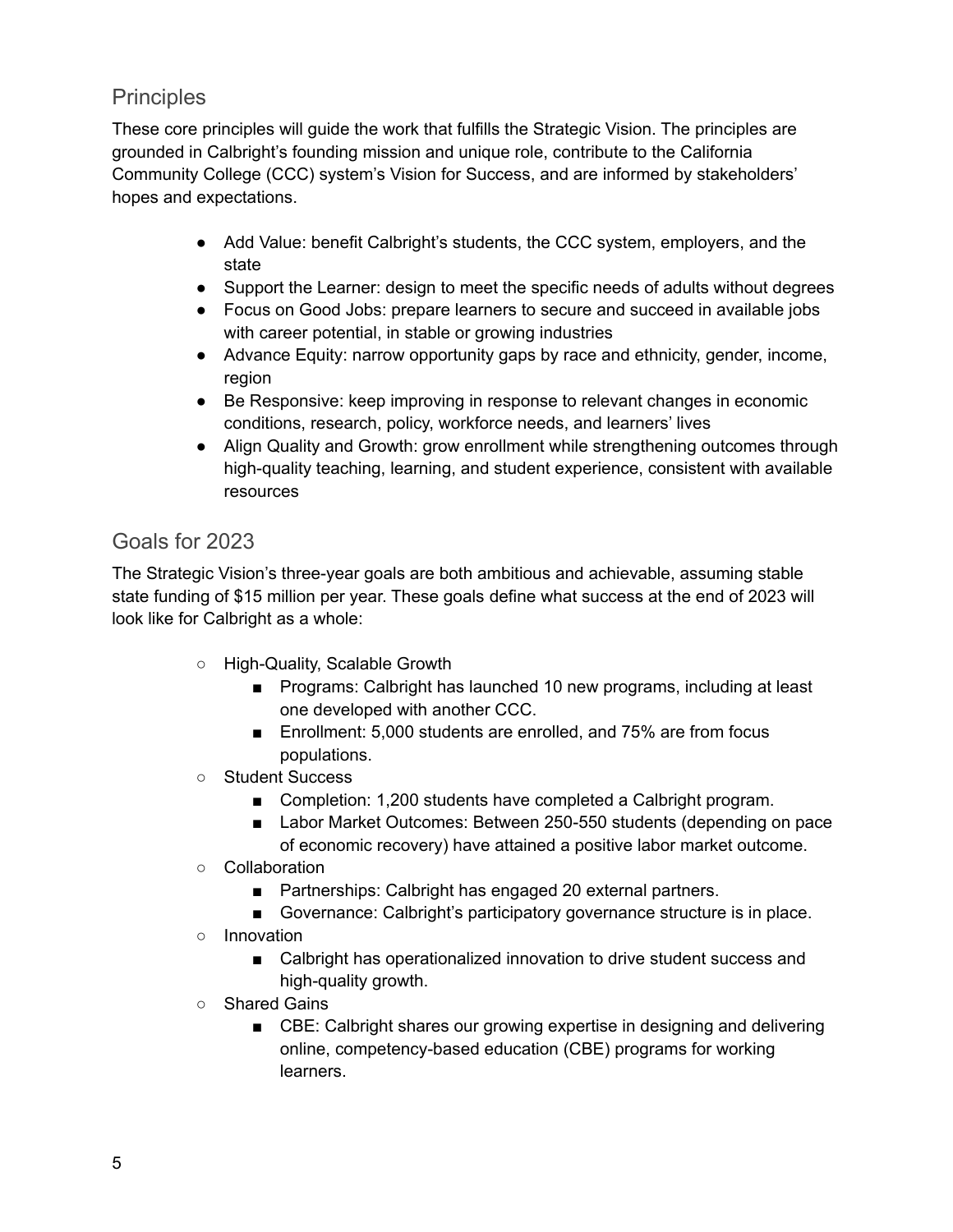- Research and Development: Calbright's R and D opens doors to innovation at other colleges, and informs workforce and economic development efforts.
- Common Challenges: Calbright will identify and solve common challenges faced by working learners and community colleges.
- Accreditation
	- Candidacy: Calbright will have completed the accreditation application process by the end of 2021.
	- Accredited: Calbright will be fully accredited ahead of schedule by the end of 2023.
- Positioned for Acceleration and Influence
	- Acceleration: At the end of 2023, Calbright is ready to scale enrollment by 50% (to 7,500) the next year and keep growing, resources permitting.
	- Influence: Calbright has become a nationally recognized model for innovation and equity in serving adults without degrees.

# <span id="page-5-0"></span>**Calbright in Context**

# <span id="page-5-1"></span>Calbright's Unique Mandate and Mission

Calbright College — the state's only statewide, digital community college — offers skills-based credentials, certificates, and preparation for in-demand jobs, with self-paced programs and wraparound supports designed specifically for adults without degrees. Calbright is for Californians who want the skills that open access to better jobs, and whose lives — jobs, schedules, family responsibilities — do not fit typical semester-based course structures and timelines.

Calbright was created by law to be a high-quality, affordable, public option for adults who require new, responsive approaches to learning and support, people who might otherwise end up at costly, for-profit trade schools. Our statutory mandate is to build flexible, accessible pathways not only to jobs with career potential, but also to other community colleges, and to innovate and help expand options for adult students across the system. Narrowing equity gaps in education and earnings is central to our mission.

#### <span id="page-5-2"></span>Mission Statement

Calbright College is committed to increasing economic mobility and closing equity gaps for working adults who lack easy access to traditional forms of higher education. We offer online, flexible, affordable, skills-based programs that provide tangible economic value for both working adults and hiring managers.

### <span id="page-5-3"></span>Equity focus

Calbright recognizes that many populations face structural barriers within the education system and labor market. Our equity focus includes (but is not limited to) narrowing gaps in enrollment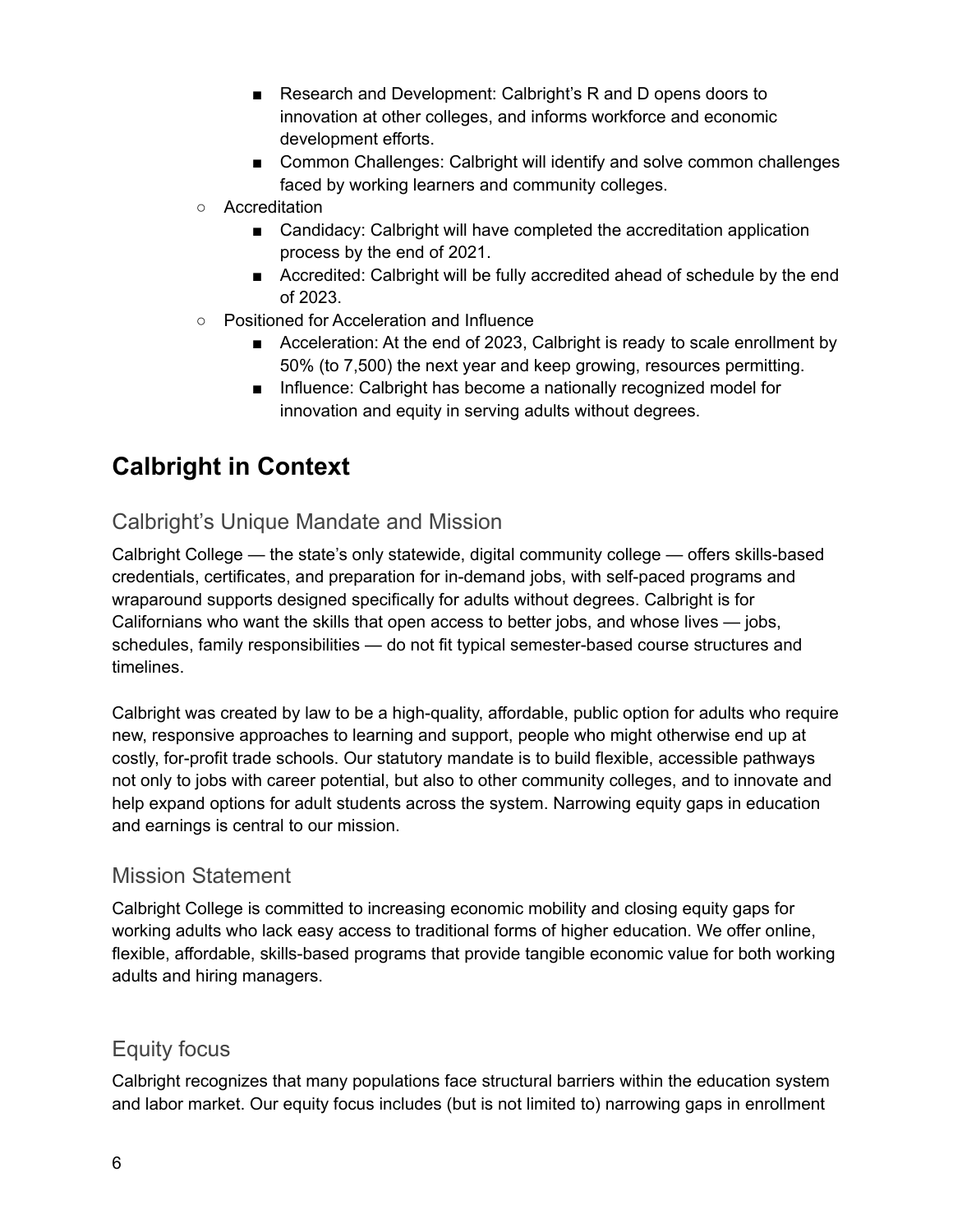and outcomes by race, ethnicity, and gender, as well as lowering barriers based on gender identity and expression, sexual orientation, age, disability, national origin, veteran status, justice involvement, and rural residency.

Unique in the CCC system and nationally, Calbright provides exclusively competency-based education (CBE) programs — all employment-focused, online, self-paced, and not limited by traditional academic calendars — to adults with busy lives and little or no college experience. Calbright is data and evidence driven, based on what works for our adult learners. Calbright is also designed for ongoing learning and innovation, so we can adapt quickly to new findings as well as to changes in the job market and students' lives. Calbright also conducts research and develops models and practices to inform our own work, the state's community college and workforce development systems, and others invested in better serving truly underserved populations.

## <span id="page-6-0"></span>CBE at Calbright

Competency-based education (CBE) is a flexible approach to teaching and learning based on knowledge and skills that are transparent and measurable. Progression is based on demonstrated mastery of what students are expected to know (knowledge) and be able to do (skills), rather than hours spent in class.

At Calbright, we take an equity-based approach to CBE teaching and learning in all our programs. Our programs are designed to provide a flexible and engaging experience focused on the needs of our students: adults balancing competing responsibilities. Our CBE programs fully enable students to work at their own pace, moving more quickly through familiar material, and taking the time they need when the content is more challenging or life gets in the way.

Calbright's distinctive CBE approach integrates academic and career support from faculty and staff to position students for success. Our programs are connected to personalized student supports and job preparation from day one, draw clear connections between course content and career goals, and show students how what they learn can help them thrive in a changing job market.

Each program's online learning content and resources are developed based on market research and in consultation with industry leaders and experts in the field. This ensures students are being prepared with the skills employers are looking for, in a language that hiring managers recognize.

### <span id="page-6-1"></span>Our Students

Calbright's students are adults without degrees seeking economic stability and mobility. They have responsibilities that make online, self-paced programs their only or most viable option. They are working adults, whether or not they work for pay, and may be unemployed, underemployed, displaced, re-entering, or have jobs that are low-wage, dead-end, and/or in declining sectors. The majority of our enrolled students are people of color, including 33% who are Latinx and 23% who are Black. Here are three of their stories.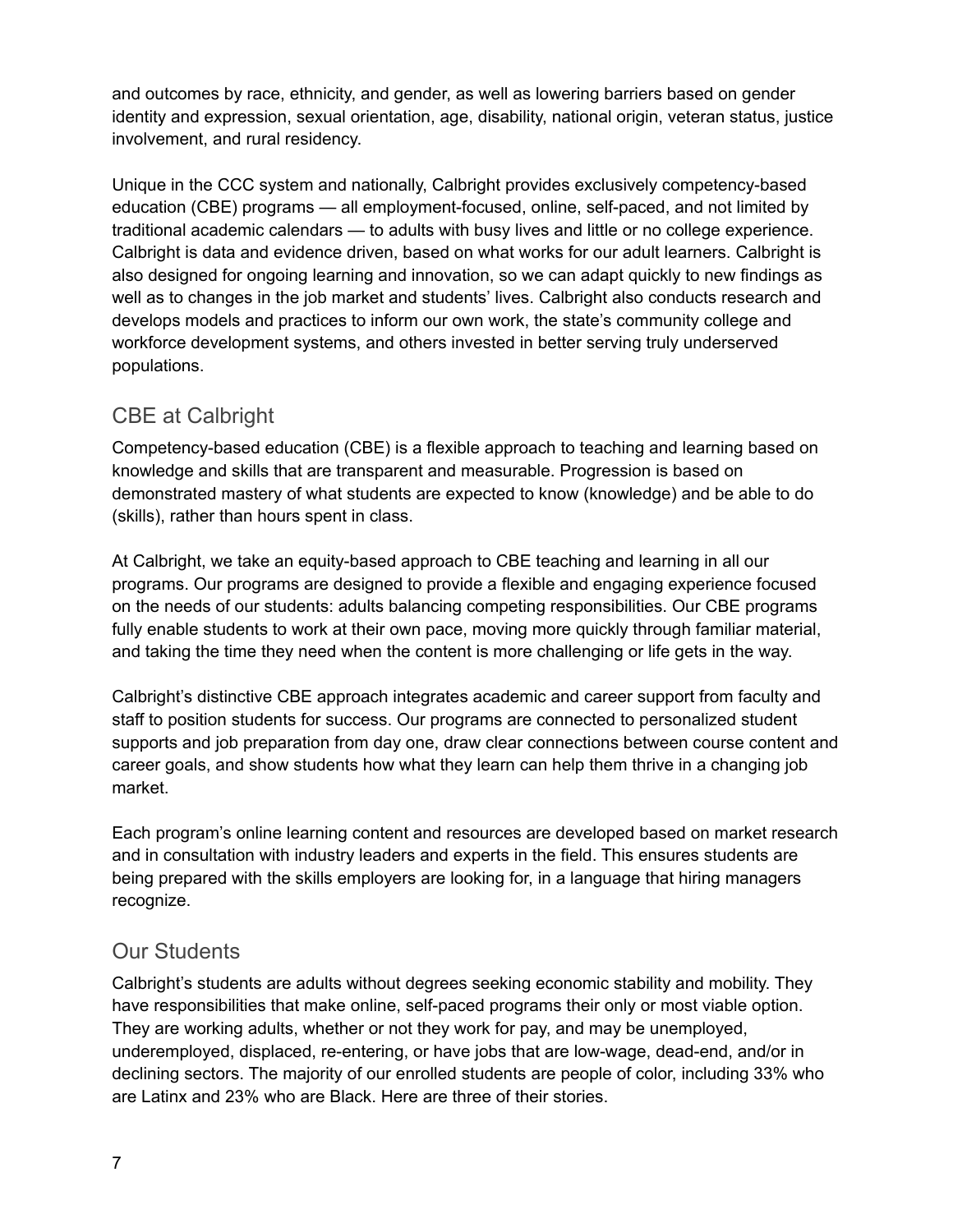Monica is a single mother of three, born and raised in Sacramento. She has "a passion to fix things" but no background in technology beyond her experience using computers for work and school. She had tried an online for-profit program without success. Today, Monica is in our IT program pursuing a more stable future for her family. She said, "I think this is one of the best things to come to Californians, especially in a time like this. I can't wait to get my hands on a Calbright future."

Hector immigrated from Mexico as a child and lives in San Pedro. He was excited about the IT Support program when he first enrolled, but long hours at work meant that he had to pause his training. When he began working from home during the pandemic, he re-enrolled. With the help of a Calbright career coach, he updated his resume and landed a job at a robotics company when the hiring manager heard he was training for his industry-recognized CompTIA A+ certification. "Computers were always something I was interested in, and now I have the opportunity to really study them." After completing the IT Support program, he plans to enroll in Calbright's Cybersecurity program.

Deborah lives in Madera County. After 10 years as a stay-at-home mom, she was looking to re-enter the workforce and enrolled in our medical coding program. "My previous 20-year-work history was in healthcare as an admin assistant, but I felt I needed a refresher course. My experience with Calbright so far has been amazing. It is a user-friendly program and they have provided all the necessary books and manuals for studying. I have had routine follow-up phone meetings with student advocates wanting to know how my studies are going and how they can improve my experience."

[Alt-Text] Image of California divided by county, with lines pointing to the counties in which Hector, Monica, and Deborah live.

A student survey conducted December 2020-January 2021 found that 9 in 10 are satisfied with their overall experience at Calbright, including more than half who say they are "very satisfied." When asked for the three most important things to improve for Calbright students going forward, "program choices" was the most common response by far — chosen by nearly half — followed by "connections to employers" and "course navigation." This valuable student feedback has informed operational priorities for Calbright as well as the Strategic Vision.

### <span id="page-7-0"></span>Economic and Demographic Context

Calbright first began serving students in October 2019, just five months before the global pandemic upended both education and the workforce. Even before the pandemic, more than 8 million adults with a high school diploma but no college degree were effectively stranded<sup>1</sup> many of them employed, but without financial stability or mobility. The problem struck especially deep for Black and Latinx families, service workers, and those seeking a second chance after involvement with the justice system, and women made up a disproportionate share of California workers in low wage jobs.<sup>2</sup> Meanwhile, experts were predicting a crisis, where employers would face a million unfilled jobs in fast-growing industries because workers lacked the necessary education. 3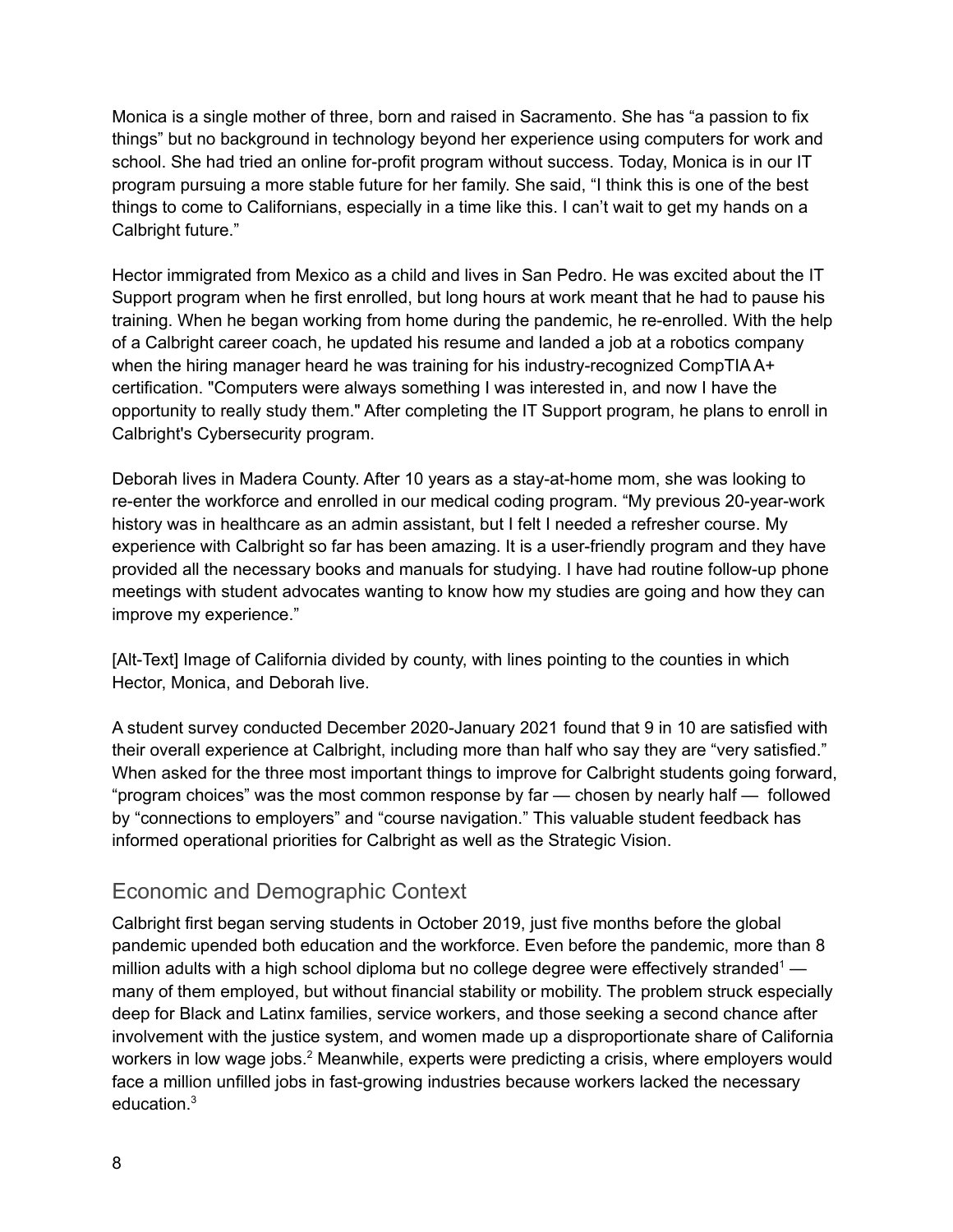## <span id="page-8-0"></span>Pandemic Impacts

Then COVID-19 turned crisis into catastrophe. The same people who were already most likely to be struggling with a changing economy have borne the brunt of the pandemic.<sup>4</sup> While white-collar workers with college degrees have largely carried on in the safety and convenience of home offices, blue-collar and service industries have been decimated.<sup>5</sup> The advantaged are positioned to recover rapidly, while those who were most vulnerable before the pandemic worked in fields that are least likely to bounce back quickly — or at all.

Despite the need to prepare for remaining and growing jobs, compounding financial and time pressures due to COVID-19 are causing many to delay or cancel their postsecondary plans, including 42% of U.S. households with incomes below \$25,000. 6 Inequitable pandemic effects by race and gender also threaten both economic recovery and educational opportunity. Unemployment has risen fastest for women and Black, and Latinx adults, and Black, Latinx, and Indigenous people face greater COVID-19 exposure and higher death rates than other racial/ethnic populations.

The pandemic has been especially hard on women, particularly women of color, mothers, and those caring for other family members. Nationally, 2.3 million women left the workforce since the pandemic began, compared to 1.8 million men — a 28% difference. <sup>7</sup> COVID-19 magnified longstanding inequities in women's economic opportunities, including pay disparities, occupational segregation, inadequate child care infrastructure, the lack of family-friendly workplace policies, and the lack of support and recognition for caregivers. Economists anticipate lasting negative effects on women's current and future employment and earnings, as well as their retirement security.<sup>8</sup>

### <span id="page-8-1"></span>Building for a More Equitable Recovery

Now more than ever, Californians need quality, affordable pathways to get back into the workforce and into better-paying, more secure jobs. Millions of Californians who are out of work or just scraping by are eager to gain the skills they need for better jobs, but they need a solution that fits their real lives. They are raising children, caring for parents, and cobbling together a living, often working two or more jobs or gigs. To get ahead, they need education options that fit their schedules and focus on requirements that are relevant, necessary, and build on what they already know.

As an uneven recovery begins, community college enrollment is expected to rebound. As seen in past recessions, higher education and workforce systems will be taxed to meet the needs of diverse learners. Our higher education systems were built for traditional-aged college students matriculating from high school. Our workforce systems were built for a time when people stayed in a single career in a single industry. To avoid exacerbating persistent equity gaps, new tools and strategies are needed to successfully serve Calbright's focus populations.

# <span id="page-8-2"></span>Rising Enrollment at For-Profit Colleges

To build a more equitable future, California needs to learn from past crises. Working learners, eager to improve their lives, are tempting targets for predatory for-profit colleges that promise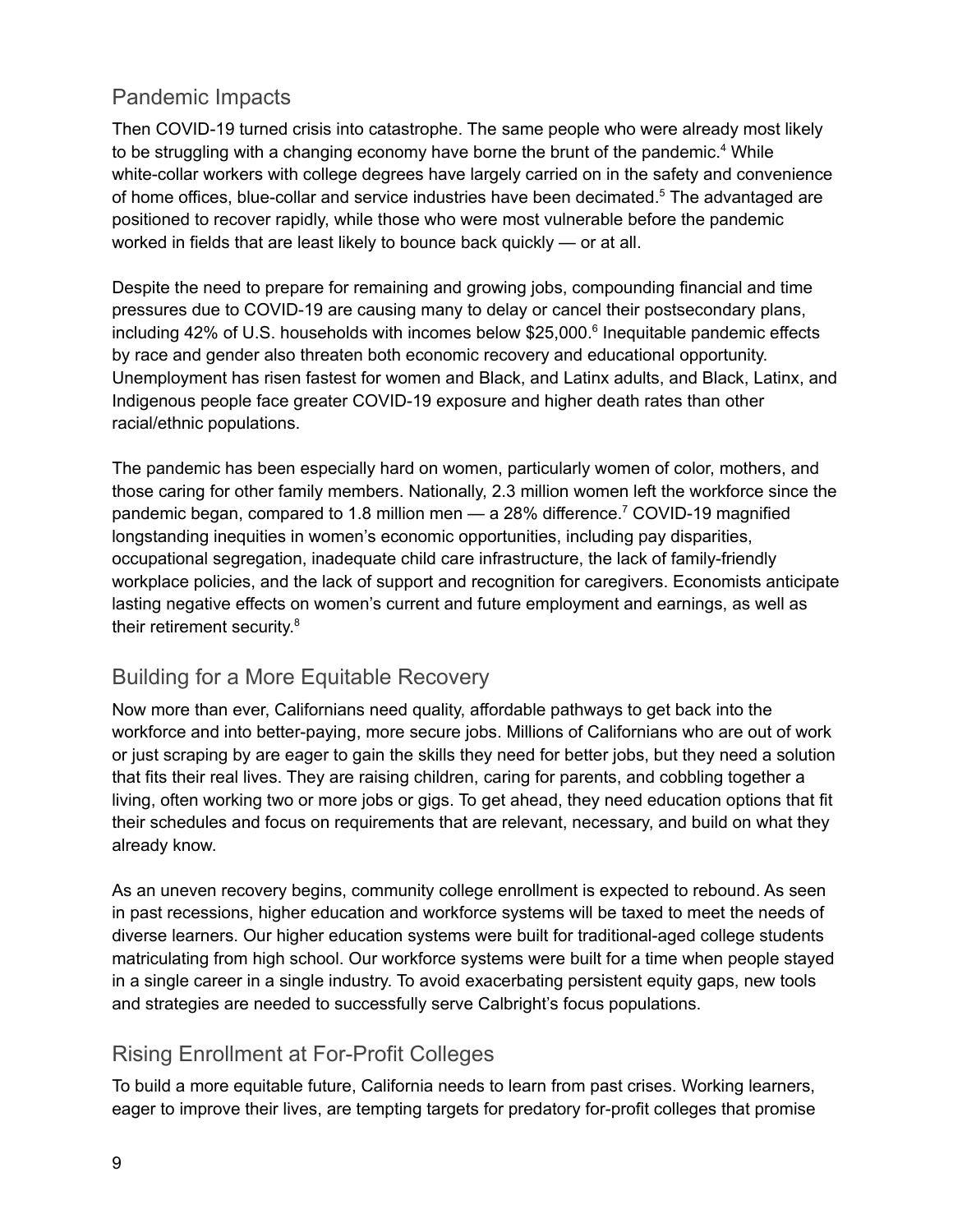quick fixes, but often leave students deep in debt they cannot repay. Students who attended a for-profit college after losing their job during the last recession are, on average, financially worse off today than they would have been had they not attended college at all.<sup>9</sup>

The last two recessions brought historic surges in for-profit enrollments. With for-profits already dominating the online space before the pandemic, they're poised to capitalize once again. After years of steady decline, for-profit enrollment increased nationally by more than 5 percent from fall 2019 to fall 2020, while community college enrollment fell 10 percent.<sup>10</sup>

A decade from now, we do not want to be facing this same reality. California has the opportunity before us to build a more equitable economic recovery. In past recessions and recoveries, our focus populations lacked access to quality education opportunities. Calbright's programs provide high-quality, public options that are responsive to shifting economic conditions.

[Alt Text] A graphic showing the annual percent change of national fall enrollment between 2018 and 2020; for-profit colleges have increased 5.3% from 2019 to 2020 while community college enrollment fell 10.1% in the same time period.

### <span id="page-9-0"></span>Statewide Need

Currently, nearly 11 million California adults aged 25 or older have completed high school but do not have a degree.<sup>11</sup> They represent at least a quarter of the population in every county, and in some as much as two thirds. Meanwhile, the pandemic has driven up unemployment rates across the state, making an already tough job market even tougher for adults without degrees. In December 2020, county-level unemployment rates ranged from 5.5% to 17.7%. Because unemployment rates exclude people who have dropped out of the workforce, current rates understate COVID-19's impact on unemployment, especially for women.

[Alt Text] This map illustrates the statewide need for Calbright's unique role. County by county, it shows the December 2020 unemployment rate and the percentage of adults without degrees. Counties where both factors are highest are dark purple; counties where they are both the lowest are light grey. We use frequently updated information like this to inform our work, including both statewide and regional collaborations; the map shows darker counties in the northern and more rural parts of the state.

# <span id="page-9-1"></span>Calbright's Timeline

When the California Online Community College Act became law in July 2018, a legislative concept for a different kind of community college became a statutory mandate to rapidly create one. The statute includes milestones that set a brisk pace for a "seven-year startup period."<sup>12</sup>

Built from the ground up and launched as an early start-up in October 2019, Calbright began with three no-fee programs and deliberately limited initial enrollment. That "beta cohort" provided invaluable feedback on what did and did not work in the first iteration of Calbright's operating systems and program design. After assessing what was and was not working for our students, we paused recruitment during fall 2020 while making data-driven improvements to our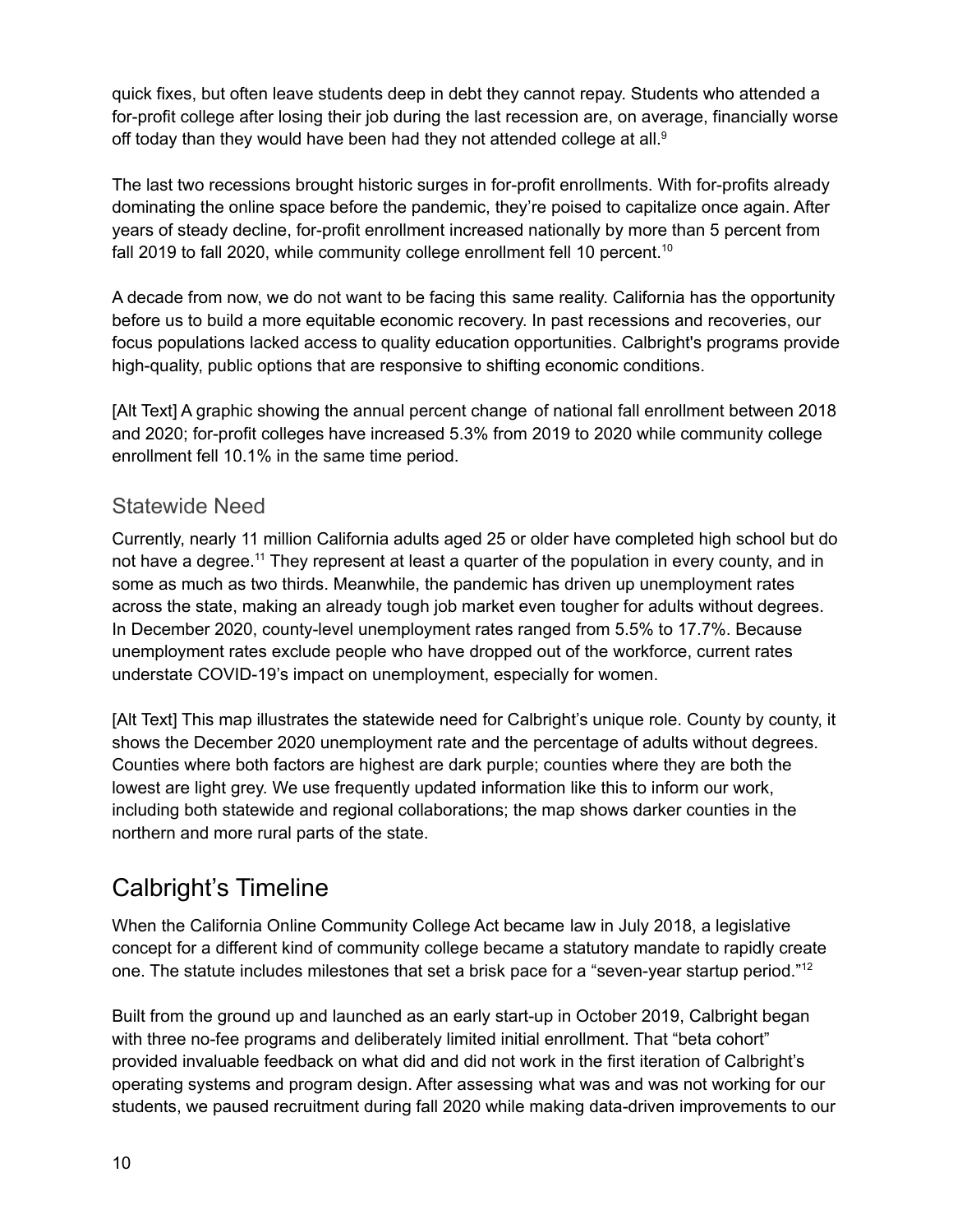programs and the student experience. During 2020, Calbright also built internal capacity and started developing our Strategic Vision and operational plans for the next three years as we shift from launch to growth mode.

Calbright met all of our statutory requirements in 2019 and 2020, despite both a leadership transition and the arrival of COVID-19 within our first year of operation. These included a seven-year startup implementation plan; launching and enrolling students in three programs; plans for accreditation, enrollment, and statewide outreach; an accessibility review; and initial business plans and processes, personnel policies, and student experience mapping. The Strategic Vision's goals include, but are not limited to, meeting all statutory milestones during the three-year Vision period.

### <span id="page-10-0"></span>**Timeline**

- 2018
	- July 2018
		- California Online Community College Act became law
- 2019
	- February 2019
		- 7-year startup period begins; first CEO appointed
	- October 20219
		- Calbright launches 3 inaugural programs; first students enroll
- 2020
	- July 2020
		- Second CEO appointed
	- September November 2020
		- Recruitment pause to make data-driven improvements
	- October 2020
		- California Teachers Association welcomed as Calbright's official faculty union
	- December 2020
		- All 2019 and 2020 statutory milestones met
- 2021
	- January 2021
		- Strategic Vision 3-year period begins
		- 507 students enrolled; 28 completers
	- May 2021
		- Working Learner Innovation Alliance launch
	- July 2021
		- Make student-informed improvements; design and validate 3 programs; apply for accreditation
- 2022
	- April 2022
		- Accreditation candidacy deadline
- 2023
	- July 2023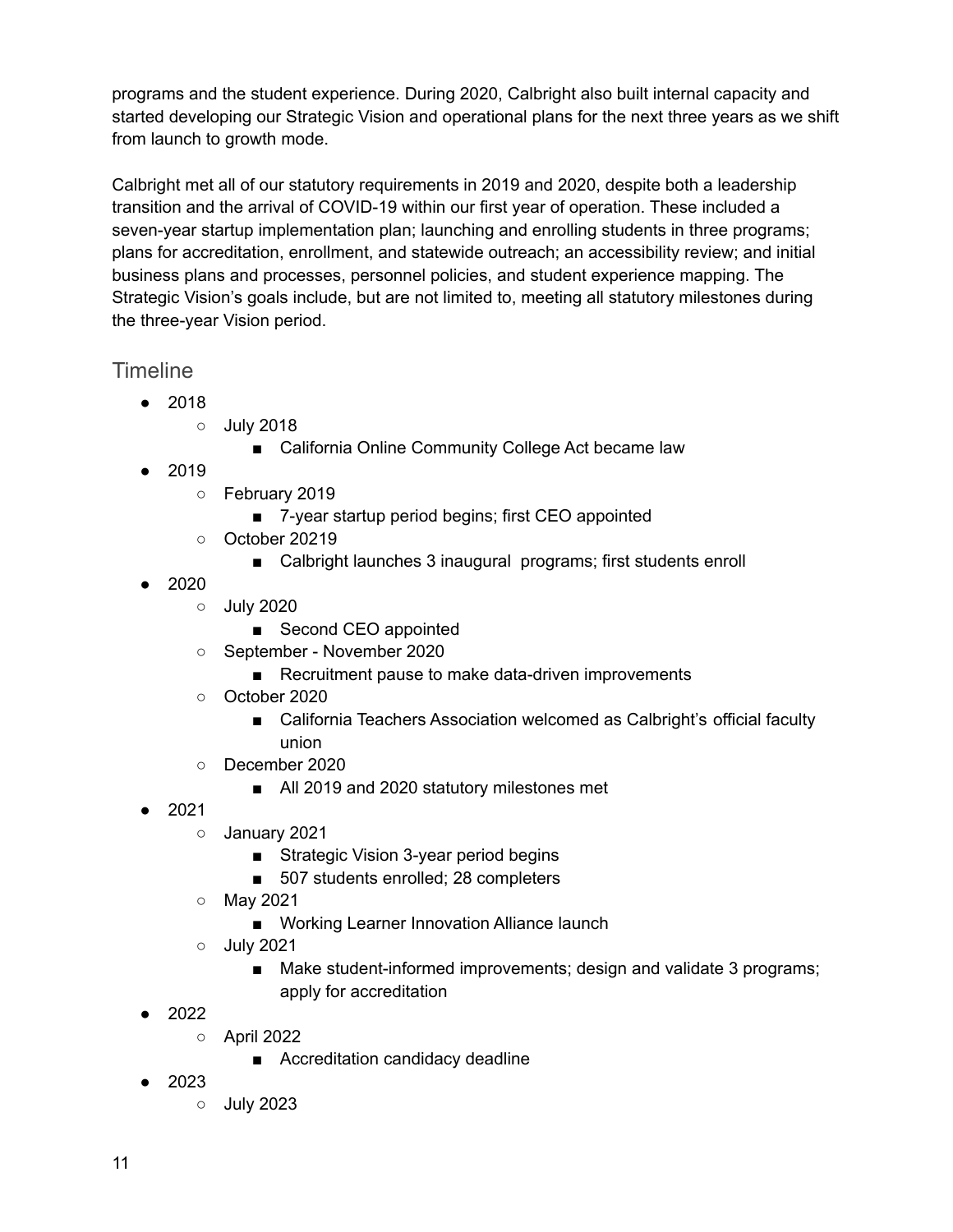- Make student-informed improvements; design and validate 10 programs, at least 1 in collaboration with another community college.
- December 2023
	- 5,000 students enrolled, 1,200 completed a program, 250-550 positive labor market outcomes; 10 new programs launched; 20 external collaborations; fully accredited
	- Strategic Vision 3-year period ends
- 2024
	- December 2024
		- Accelerated enrollment: increased 50% from end of 2023
- 2025
	- April 2025
		- Full accreditation deadline
	- July 2025
		- Make student-informed improvements
- 2026
	- January 2026
		- Begin independent evaluation of Calbright's programs, partnerships, and outcomes
		- 7-year startup period concludes

# <span id="page-11-0"></span>Strategic Vision

#### <span id="page-11-1"></span>Purpose and Process

The Strategic Vision development process began in fall 2020. It included research and data analysis to inform goal development; and individual interviews, facilitated group discussions, and surveys to gather input from both internal and external stakeholders. There were also monthly discussions with Calbright's Board of Trustees and opportunities for public comment as the vision took shape, as well as an in-depth study session with the full board.

Stakeholders with a wide range of perspectives shared their hopes and concerns for Calbright, how they see the challenges and opportunities ahead, and what success in three years looks like to them. They included Calbright trustees, faculty, staff, and students; the CCC Chancellor; labor organizations; employer associations; philanthropic foundations; and both the executive and legislative branches of state government. Stakeholders pictured Calbright's success primarily in terms of student success, both completion and jobs. There was broad agreement about Calbright's potential to increase the CCC system's capacity to better serve working learners, along with some differences about how to do so. And we found wide variation in awareness and accuracy about Calbright's operating model, progress, and statutory requirements, and how our programs and design differ from our sister colleges'.

The Strategic Vision sets Calbright's overarching direction for the next three years, defining and conveying our strategy and goals. It will inform internal decisions and priorities during this crucial stage of development, in a very unpredictable environment. In the second half of 2020, Calbright was already shifting from learning from our initial launch period to using that learning to inform our growth. By spelling out what success in three years will look like, the Strategic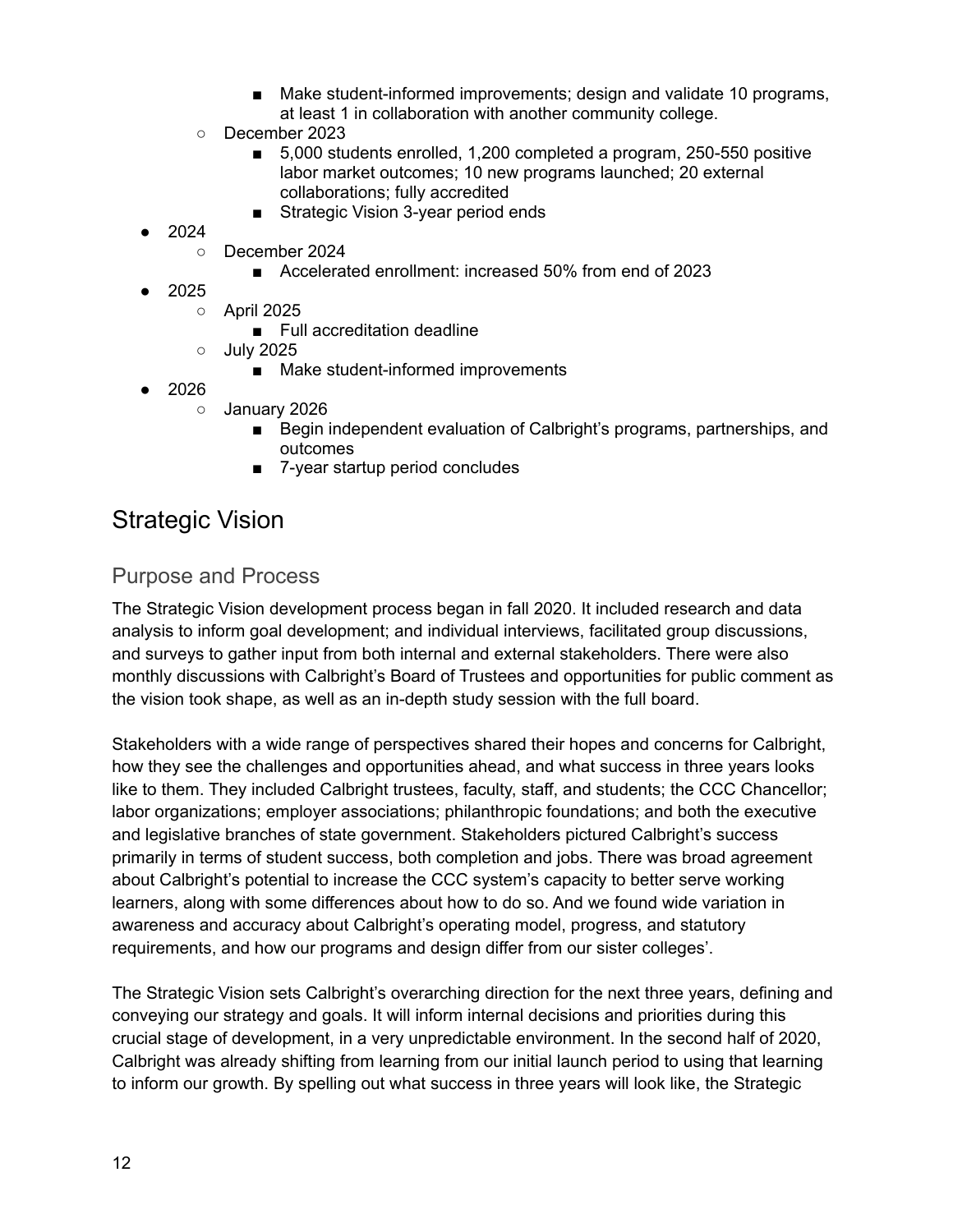Vision increases transparency and supports accountability for Calbright's progress in meeting both our statutory milestones and self-imposed goals for success.

### <span id="page-12-0"></span>**Principles**

These are the principles guiding Calbright's work as we fulfill the Strategic Vision. These principles are grounded in Calbright's founding mission and unique role, contribute to the CCC system's Vision for Success, and are informed by stakeholders' hopes and expectations.

- Add Value: benefit Calbright's students, the CCC system, employers, and the state
- Support the Learner: design to meet the specific needs of adults without degrees
- Focus on Good Jobs: prepare learners to secure and succeed in available jobs with career potential, in stable or growing industries
- Advance Equity: narrow opportunity gaps by race and ethnicity, gender, income, region
- Be Responsive: keep improving in response to relevant changes in economic conditions, research, policy, workforce needs, and learners' lives
- Align Quality and Growth: grow enrollment while strengthening outcomes through high-quality teaching, learning, and student experience, consistent with available resources

# <span id="page-12-1"></span>Goals for 2023

At the core of the Strategic Vision are goals that define what success in three years looks like for Calbright as a whole. They provide an overarching, strategic framework for Calbright's operational planning and tactics, as well as greater clarity for external stakeholders. Both ambitious and achievable given limited resources, the goals are grouped into 7 strategic focus areas: High-Quality, Scalable Growth; Student Success; Collaboration; Innovation; Shared Gains; Accreditation; and Positioned for Acceleration and Influence.

In researching relevant benchmarks and comparison points for our Growth and Student Success goals, we found that very little was available or directly applicable to our mission, model, and focus populations. This paucity of relevant, high-quality data underscores just how different Calbright is: we are doing something that has not been done before. It also confirms Calbright's essential role in elevating the importance and capabilities of working learners and building the evidence base for how to serve them well.

Together, our interrelated goals:

- Set Calbright's strategic direction for high-quality growth through 2023;
- Preserve the flexibility needed to stay on course in unpredictable conditions;
- Directly inform internal decision-making and priorities;
- Include but are not limited to meeting statutory milestones; and
- Assume a base of stable state funding at \$15 million/year through 2023.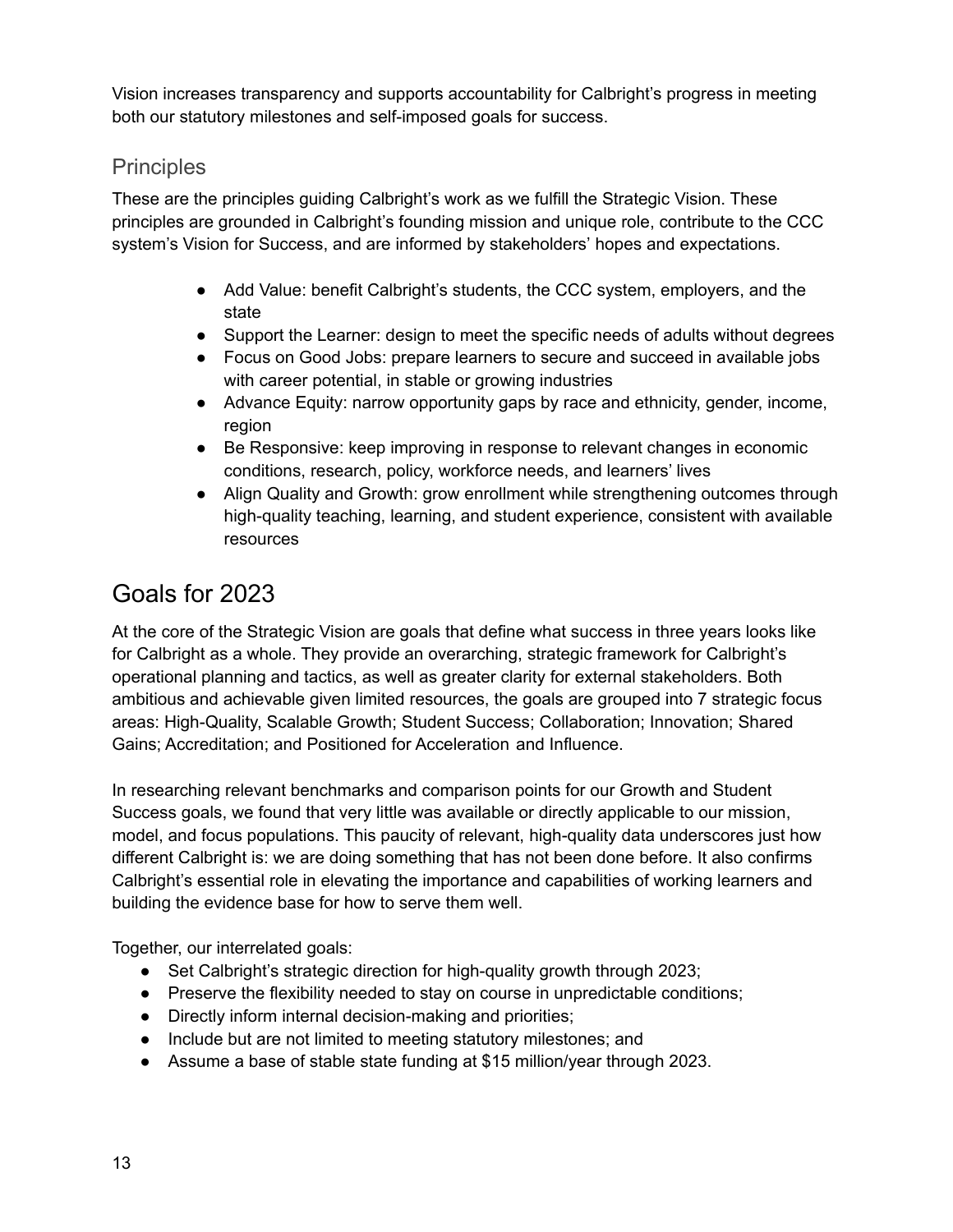## <span id="page-13-0"></span>High-Quality, Scalable Growth

As part of the Strategic Vision process, we challenged ourselves to set ambitious, data-informed, and sustainable goals for serving more students and offering more programs - without sacrificing quality to growth. To do so, we applied lessons learned from our first year of operation, analyzed multiple scenarios, questioned our assumptions, and tapped internal and external expertise. We also examined about 30 institutions that currently have online CBE programs and found that their trajectories — adding CBE and/or going online many years after their founding — constrained meaningful comparisons of early growth (the one partial exception is noted under Enrollment below). This due diligence, combined with financial assumptions based on the budget we currently have, underpin the following goals.

Programs: Calbright has launched 10 new programs by 2023, including at least one developed with another CCC.

By the end of the Vision period, Calbright will have launched 10 new, high-quality CBE programs designed specifically to prepare adult learners for good, available jobs, and we will develop at least one of them in close collaboration with a sister college. (An additional three programs will have been designed and validated for launch in 2024.)

Calbright's new programs will integrate innovative teaching, learning, and student supports, based on evidence of what works, and led by talented faculty and staff. This goes far beyond putting content online: it is a transformative change in the way faculty and staff engage with adult learners. Programs are built around students' needs, lowering common obstacles so they can focus more on learning and less on navigating institutional processes. For example, students can get help when they need it, not just during standard business hours when they are most likely to be busy with jobs and/or caregiving. And students who have to take weeks off because of a family illness can pick up where they left off, instead of having to start over at the beginning of another semester.

All Calbright programs will fill gaps in the availability and accessibility of high-quality, high-value training programs, providing working adults with an affordable, public alternative to for-profit colleges. Each program will provide a specific skill set that employers want, and which our students can instantly apply in the working world. These programs will be modular, not just stackable: students can combine them in different ways to position themselves for different roles within and across industries. For many students, our programs can also serve as stepping stones to continuing their education at other higher education institutions.

For example, Calbright faculty and staff are building a new program series called Transition to Technology, which is already well underway. Its programs are designed for working adults without prior tech experience, who are looking to move into roles and sectors that depend more on technology than their current or prior jobs. The foundational program, Customer Relationship Management (CRM) Platform Administration, was approved by Calbright's board in February 2021 and prepares students for an industry certification exam. New CRM Business Analyst and CRM Junior Developer programs, which build on the Platform Administration skills, are progressing from design through validation for board approval this year.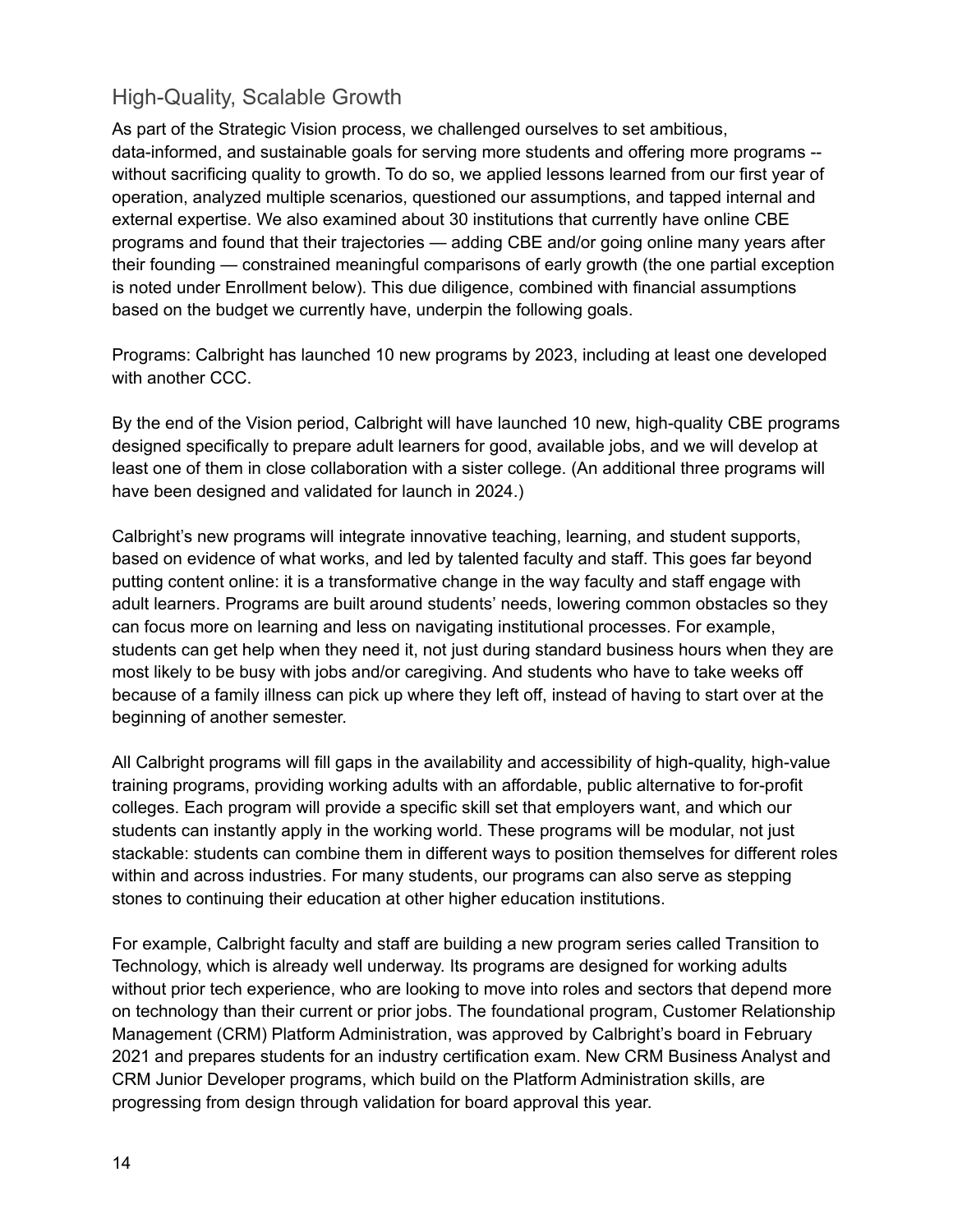New programs will reflect changing workforce needs as well as emerging evidence of best practices. This means we expect to end or alter some programs as we add others during the Vision period.

Enrollment: 5,000 students are enrolled at Calbright at the end of 2023, and 75% are from focus populations.

Enrollment will rise tenfold during the Vision period, from 500 at the start of 2021 to 5,000 at the end of 2023. Our growing programs and partnerships will both drive and support this growth, as we simultaneously build out our systems, faculty, and staff to support more students. For context, Calbright will expand much faster than the most comparable example of early growth. Western Governors University, which was also built from the ground up to provide CBE online, took nearly seven years to go from launching its first program to enrolling 5,000 students.<sup>13</sup> Calbright will do it in just over four years.

A California Community College, Calbright is an open enrollment institution. As we become better known, more students from outside our focus populations may seek to enroll. While we will not screen any eligible students out, we do have a goal for effectively reaching the students we were created to serve. Through outreach, marketing, partnerships, and a laser-focus on equity, we will aim to have at least 75% of our students from our focus populations: Californians who are age 25 and older without a college degree, who are Latinx, Black, or Indigenous, and others currently underrepresented both in higher education and in good jobs.

#### <span id="page-14-0"></span>Student Success

Economic mobility and equity are the core of Calbright's mission: we only succeed if our students succeed and at equitable rates. For us, success means that students complete Calbright programs, and more importantly, that they are better off in the labor market as a result. These goals are our top priority and will be achieved by learning and improving as Calbright scales up throughout the next three years. We not only aim to reach or exceed the totals detailed below, but also to increase equity in how they are reached.

To develop these goals, we analyzed the limited relevant data from other public institutions and adult job programs. We reviewed research on how economic pressures, family responsibilities, and structural inequities — all compounded by the pandemic — are affecting our focus populations' lives and education decisions. And we looked to our own students' experiences at and beyond Calbright. The numbers tie back to the growth goals above, taking into account that program launches, program expansions, partnerships, and related enrollment will increase throughout the Vision Period.

# <span id="page-14-1"></span>**Completion**:

By the end of 2023, 1,200 students have completed a Calbright program.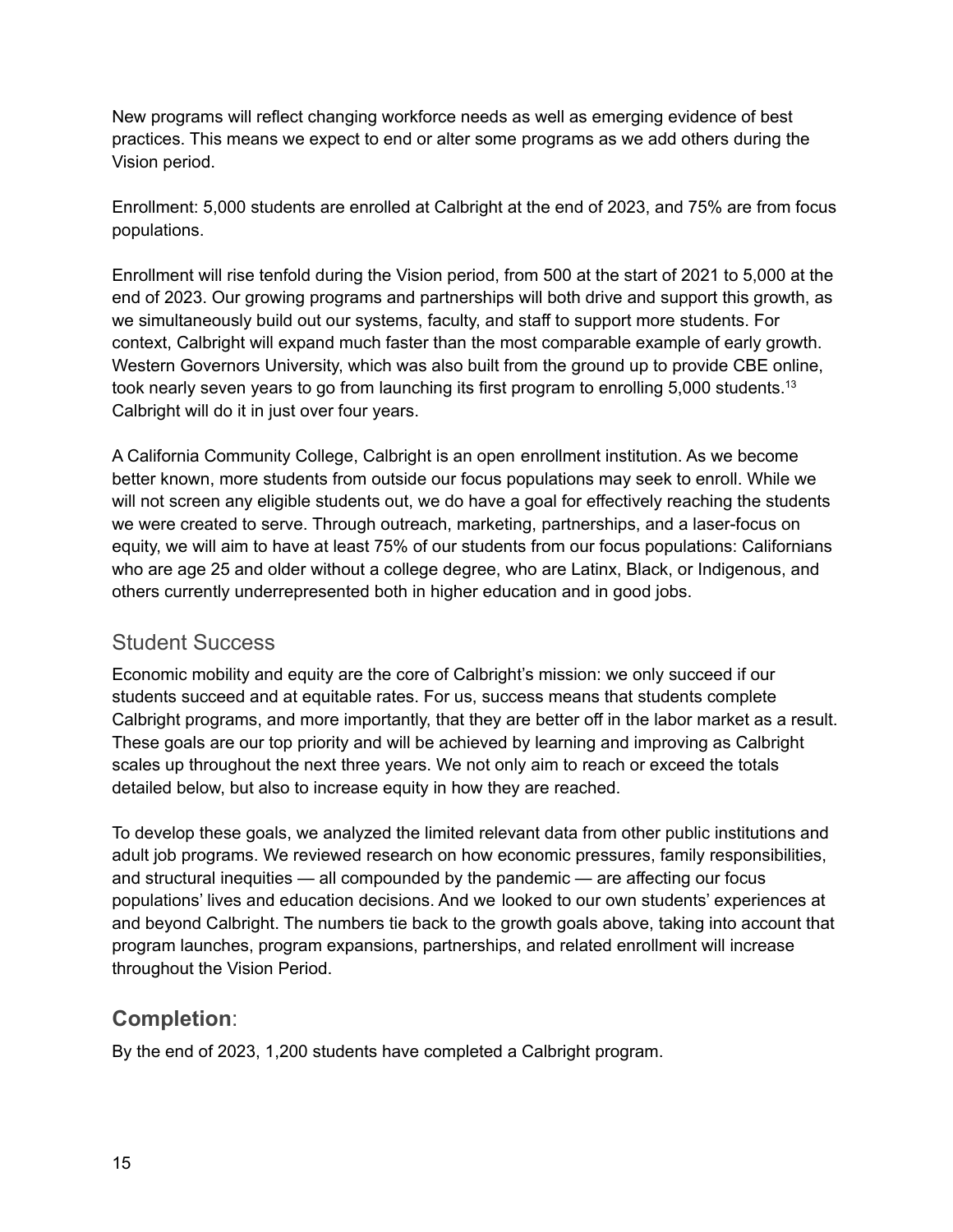A cumulative total of 1,200 students will have completed a self-paced Calbright program by the end of the Vision period, including industry- and employer- recognized credential, certificate, and skill mastery (badge and micro-credential) programs.

Our commitment to equity includes recognizing that our students have many non-negotiable demands on their time and attention, and respecting their judgement about when Calbright can come first. That is why all Calbright courses are self-paced, and it informs how we set this goal. The students Calbright was created to serve were also already under tremendous economic and time pressures pre-COVID. Now they are also contending with a year of closed schools, lost jobs or reduced hours, and higher COVID rates in their communities. Most must work whenever they can to keep food on the table, and many are in jobs that cannot be done from home. And then there is the essential, unpaid work of caring for their own children, elderly parents, and loved ones with disabilities.

This goal assumes that 23% of all students who enroll in 2021 and 2022 will complete a program within 12 months, taking competing responsibilities and pacing into account. That is nearly four times the national rate at which independent community college students complete a certificate within a much longer period (6% within 36 months). <sup>14</sup> Calbright students who enroll in 2023 are not included because many of them will complete their program after the Vision period ends.

### <span id="page-15-0"></span>**Labor Market Outcomes**:

By the end of 2023, 250-550 students (depending on pace of economic recovery) have attained a positive labor market outcome within 6 months of program completion.

How quickly the economy recovers from the pandemic will affect the labor market for Calbright students and all Californians. Given high economic uncertainty, we set a range -- 250 to 550 - for the cumulative total of students who will have attained a positive labor market outcome within six months of completing a Calbright program.

These figures do not include any students enrolled after June 2022 (halfway through the Vision period), because many of those students will not have time to both complete a program and reach their labor market goal by the end of 2023. The strong recovery goal of 550 parallels the pre-COVID success rate for California's adult employment programs: 90% as compared to 87.9%. The weak recovery goal of 250 is much higher than the current success rate for the same programs: 40% as compared to 17.5%.<sup>15</sup>

Together, Calbright's faculty, staff, and leadership will do everything we can to prepare and support students for success in the labor market, whatever it looks like at the time. The positive outcomes we will track will include, but are not limited to, moving from one job to another with higher compensation. They will also include moving from un- and underemployment into a good job, transitioning to a new role and/or industry with career potential, and keeping a current job that now requires new skills.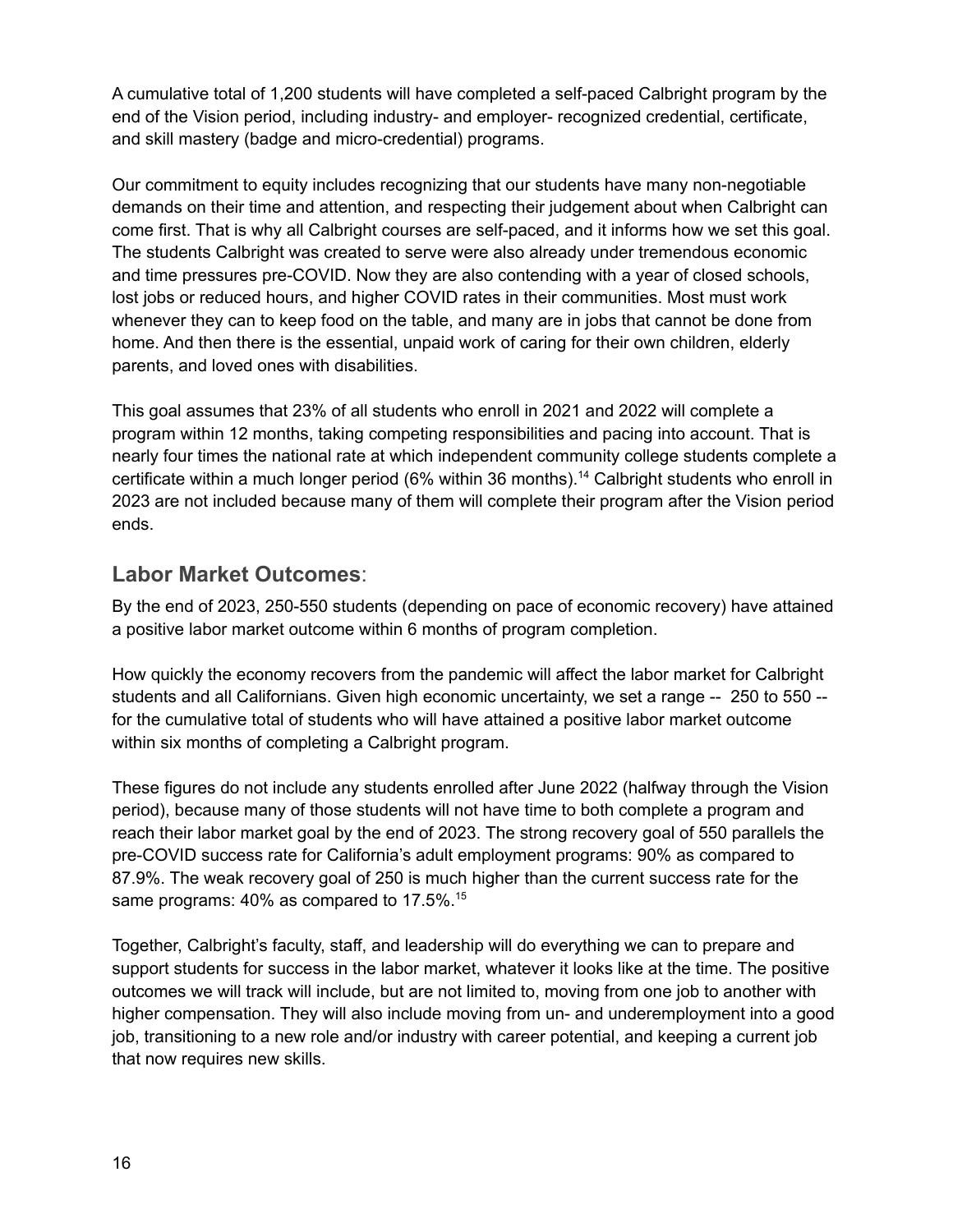# <span id="page-16-0"></span>**Collaboration**

Collaboration is a core value for Calbright. It is built into how we do our work, add value, and fulfill our mission. Throughout the Vision period, we will be forming mutually beneficial partnerships with sister community colleges, regional and state entities focused on economic development, employer and industry associations, labor organizations, and individual employers. And we will have a fully operational participatory governance structure to facilitate internal collaboration.

## <span id="page-16-1"></span>**Partnerships**:

Calbright has engaged 20 external partners by the end of 2023.

Partnerships enable Calbright to tap into the different types of knowledge, expertise, and relationships we need to successfully meet both learners' and employers' needs. And partnerships enable Calbright to contribute to efforts beyond our virtual walls, by collaborating with others committed to equitably expanding educational and economic opportunity for adults without degrees. By the end of 2023, Calbright will have engaged 20 external stakeholders in partnerships involving a range of collaborative work, from short-term research projects to longer term relationships and programs.

## <span id="page-16-2"></span>**Community College Districts and Campuses**:

Calbright partners with more colleges and districts interested in working together on innovative ways to serve adult learners.

Calbright's partnerships with sister colleges may take different forms, but all will help model and expand opportunities for students — and colleges — throughout the CCC system. We look forward to working with interested colleges and districts to co-develop innovative CBE programs, to build paths for Calbright students into programs in other parts of the system, and to improve outcomes for adult learners.

We are already collaborating within the system. In partnership with Compton College, we are building bridges for Calbright students into Compton's certificate and degree programs, and giving Compton students access to additional job-search support. And a joint pilot program with Bakersfield College will increase access to skills-based badging and micro-credentials. We are also building a new Working Learner Innovation Alliance with community college districts eager to work together on better serving adult learners.

# <span id="page-16-3"></span>**Economic Development Efforts**:

Calbright engages in statewide and regional efforts led by entities such as economic development agencies, county and local governments, Workforce Development Boards, and CCC Districts' regional networks

These efforts are about helping people get jobs and employers get skilled employees. With economic development leaders statewide and in critical regions, we are exploring where and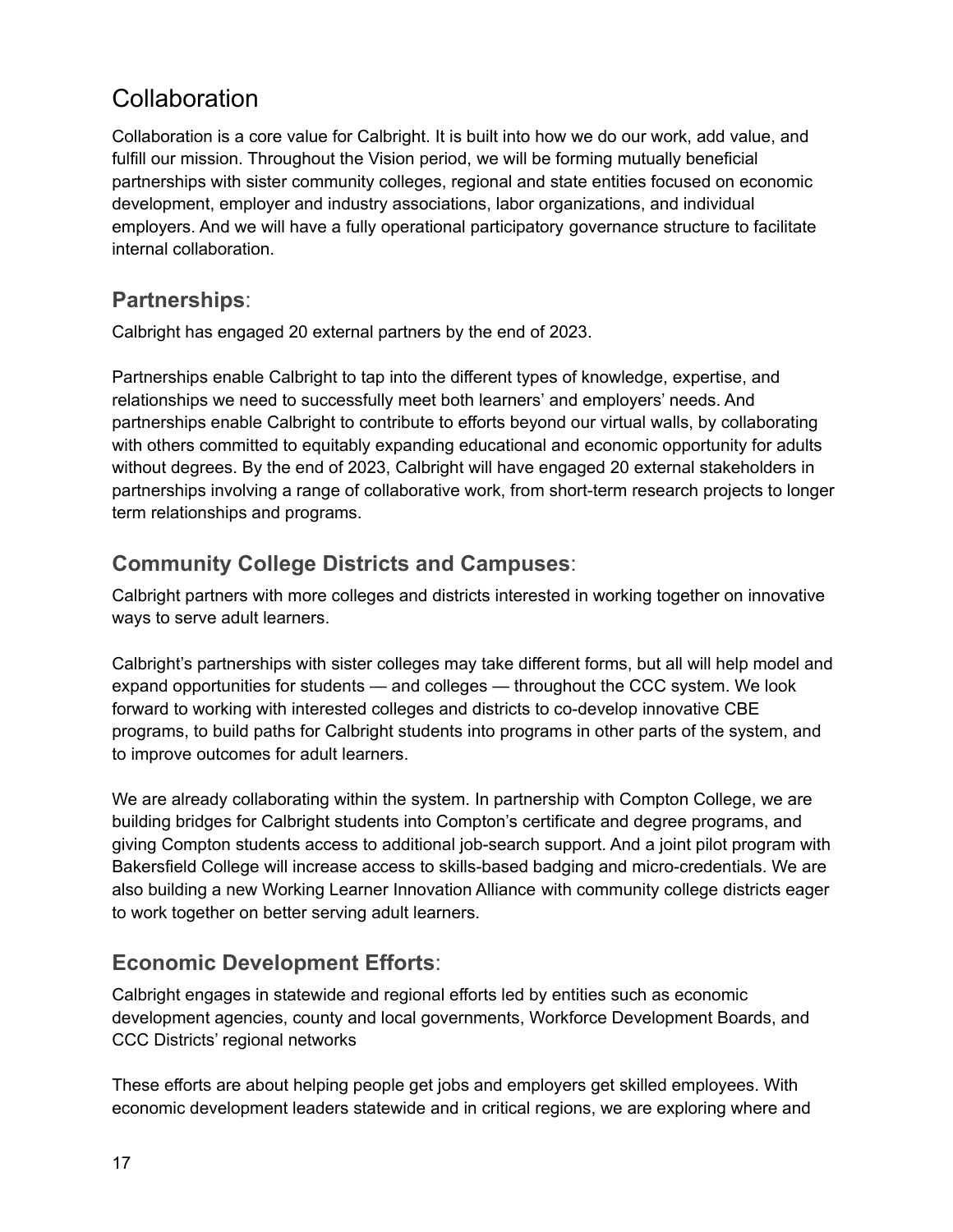how Calbright can best add value now and over the next three years. This includes finding innovative ways that workforce-focused entities and community colleges can work together to increase equitable access to good jobs.

For example, we are working with Workforce Development Boards in priority regions to help them better assess the value of skills their clients already have, and offer training through Calbright for good jobs in their area. This partnered approach will be piloted in four regions: SELACO (Southeast Los Angeles County), San Bernardino (Inland Empire), Fresno (Central Valley), and NOVA (San Jose area to San Mateo County).

Employer Associations, Industries/Sectors, Labor Organizations, and Individual Employers: Statewide and regional partnerships inform Calbright's programs, create employment pathways for students, and/or enhance labor market outcomes

By engaging with employment-related partners, we will identify gaps in skills, jobs that are unfilled, and needed training that is either not currently offered or not available statewide. These partnerships will help Calbright stay informed about important developments in a rapidly changing labor market, and provide insights into the hiring process that help us better support job-seekers without degrees.

Such collaborations are already helping Calbright ensure that new programs build the essential skill base for key jobs and sectors. For example, we have partnered with Cognizant, a rapidly expanding technology consulting employer, in developing our Transition to Technology program series as well as identifying a potential employment opportunity for some of our students.For example, we have partnered with Cognizant, a rapidly expanding technology consulting employer, in developing our Transition to Technology program series as well as an earn-and-learn opportunity for some of our students. Discussions with SEIU-UHW have been critical to ensuring our allied health programs will provide what frontline workers need most. We are working with the Association of California Healthcare Districts (ACHD) to assess training needs and job opportunities within rural community hospitals. And we will be engaging with the advanced manufacturing sector to explore strategies for developing needed skills in this field, supported by a new grant from the Governor's Office of Planning and Research, funded by the U.S. Department of Defense.

#### <span id="page-17-0"></span>**Governance**:

Calbright's participatory governance structure is in place.

Faculty, staff, and students will all have a voice in shaping how the college fulfills our shared commitment to student success, and in building and maintaining an equitable and inclusive work environment. Calbright's fully realized governance structure will reflect Calbright's unique model and build on the strong tradition of participatory governance in the CCC system. Our structure will honor the leadership, contributions, and perspectives of faculty and staff across the institution, ensure student representation, and support collaboration across roles and divisions.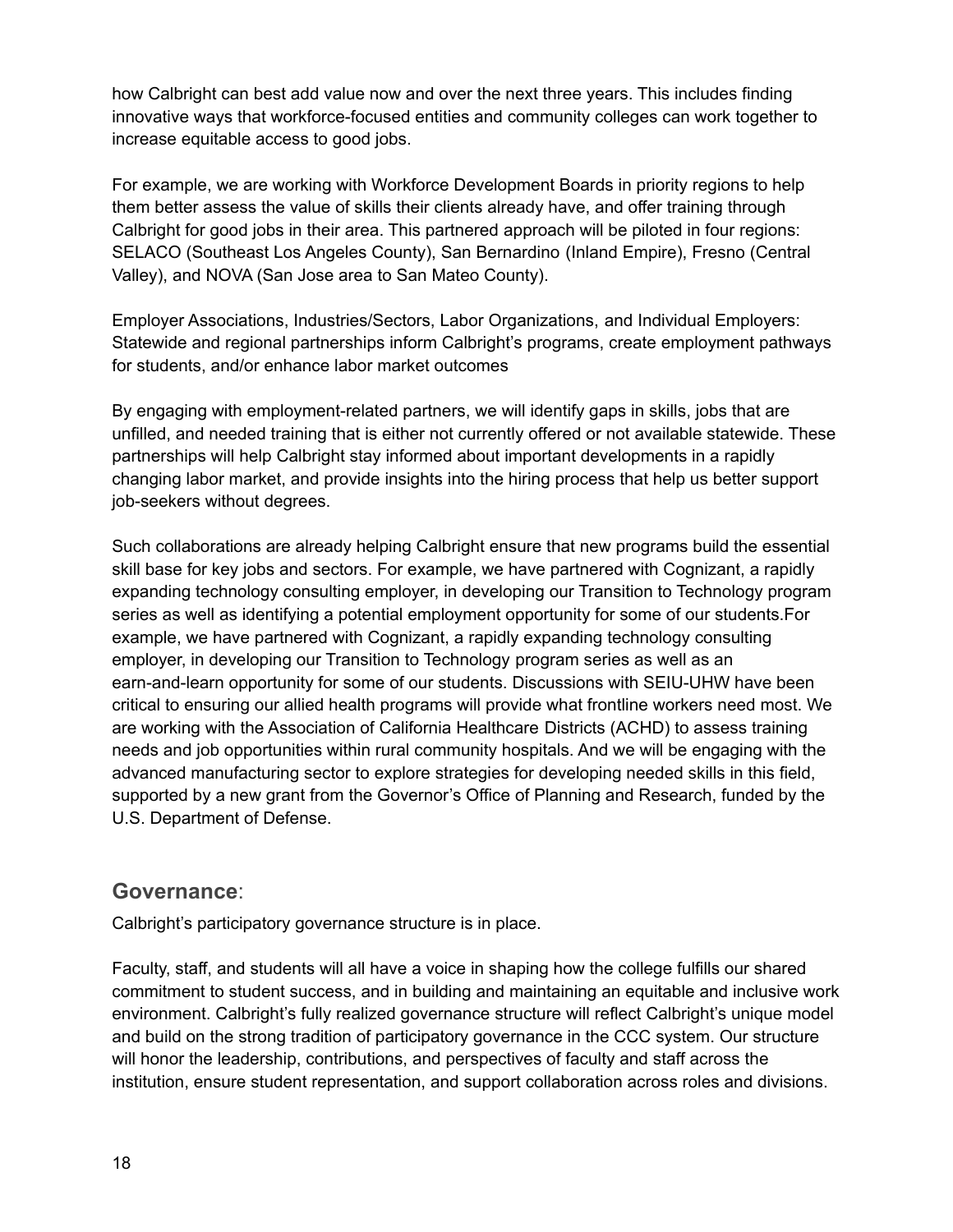An anonymous staff and faculty survey conducted in fall 2020 included an open-ended question about Calbright's top three strengths. The three most common themes were colleagues' commitment to and passion for Calbright's mission, innovation, and resilience. These strengths will be reflected in a dynamic and collaborative approach to participatory governance.

"Calbright is different from other colleges, which is reflected in faculty roles. We don't just teach how to do a particular task or pass an industry certification exam: we make sure students can take what they've learned at Calbright out into the world to reach their goals. That's why we're building a non-traditional model for how faculty and administration collectively deliver for our students. There's an established, open-door relationship, and we work to keep it that way, with information flowing in both directions. Student success is what's driving us all, and that makes it easier to lead together," said Michael Stewart, President, Calbright Academic Senate.

#### <span id="page-18-0"></span>**Innovation**:

Calbright has operationalized innovation to drive student success and high-quality growth.

Calbright's ability to innovate and grow depends on a combination of people, expertise, systems, and technology, all working together to build a new kind of community college and serve working adults in more effective ways. During the Vision period, these are the main, interrelated ways that Calbright will operationalize innovation to drive student success and high-quality growth.

- **Design**: Build and strengthen an innovative model for providing integrated learning and support online, designed specifically for working adults.
- **Implementation**: Continually improve our process for rapidly creating and launching high-quality CBE programs with integrated supports.
- **Student Experience**: Provide a unique, intuitive, end-to-end experience guided by the student's goals.
- **Research and Analysis**: Collect and analyze practical data so that we identify needed improvements and new opportunities, respond efficiently to changing workforce and student needs, and only scale what works.

### <span id="page-18-1"></span>Case Study: Collaborative Research and Design

To build successful, innovative programs, Calbright seeks deep insights into what specific skills are required for working learners to make the jump to better jobs. That is why we take a human-centered approach to researching workforce skills. The value of this research applies to employers across industries that rely on related skill sets.

After confirming that Customer Relationship Management (CRM) platform administration skills are sought after in the job market, Calbright set up a partnership with Cognizant -- a consulting company that has a large CRM practice. For six weeks, Calbright's faculty and staff listened to and observed employees, their managers, and subject matter experts to understand what it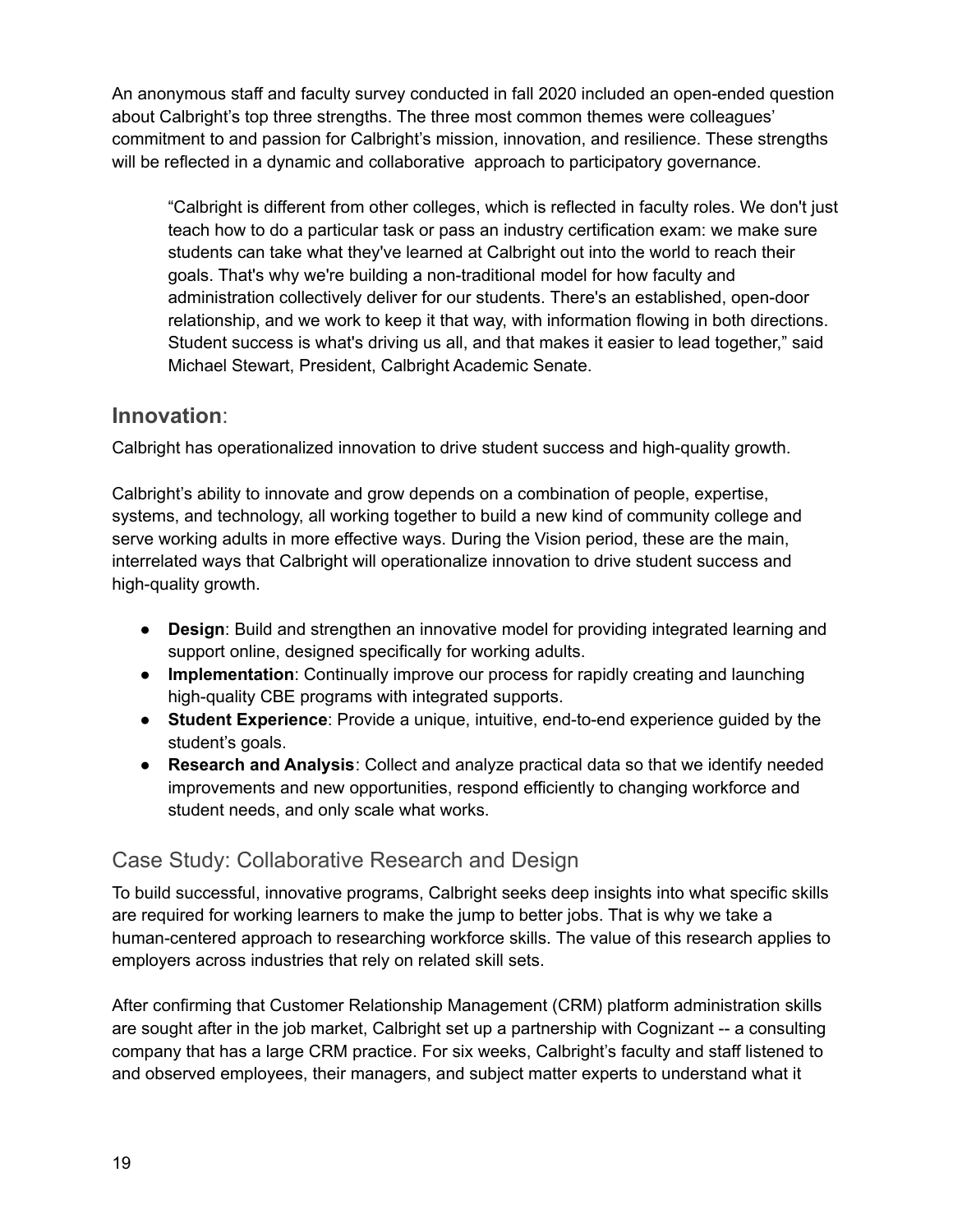really takes to do the job well. After all, who would know what skills were needed better than successful employees?

This collaborative research shaped the concept and design of an innovative series of new programs that Calbright will launch in 2021. The first, Transition to Technology: Customer Relationship Management Platform Administration, is for learners who have no previous technology experience. It integrates an industry-recognized certification with essential workforce skills like communication and time management, as well as career preparation supports, such as for resume writing and interviewing. Some learners will also have the opportunity to transition into an earn-and-learn program with Cognizant as they expand their Salesforce skills with Calbright, further integrating their learning and career development progress.

# <span id="page-19-0"></span>Our Potential Learners

In the summer of 2020, Calbright conducted a statewide study aimed at understanding the effects of the global pandemic on Calbright's focus population: California's adults without degrees. The research included a survey of 1,200 low-income adults without degrees between the ages of 25 and 50, and eight online focus groups across various economic regions. The research aimed to uncover the unique needs and transferable skills for potential learners across California's economic landscapes. This allows Calbright to honor the aspirations, motivations, and needs of our focus population in all aspects of our work.

# <span id="page-19-1"></span>**Balancing Caregiving:**

Many potential learners have previously pursued a degree, but found their formal education cut short in order to care for children or other family members. These Californians include both stay-at-home parents and people currently working in industries such as healthcare, food, and customer service.

In their words

- "I am excited by the possibility of being able to learn online"
- "I learn best setting my own path and pace"
- "My greatest achievements are ahead of me"
- "A woman can work and be a good mother"

# <span id="page-19-2"></span>**Working in Vulnerable Industries:**

Some learners recognize that economic shifts are changing their employment prospects and are open to gaining skills they need to get ahead or stay afloat. They are especially likely to work in retail, construction, or customer service.

In their words

- "I am open to starting over"
- "It is important to find work that challenges my mind"
- "I would prefer to find work that challenges me to think even when I'm not on the job"
- "Education just needs to give me the ability to succeed"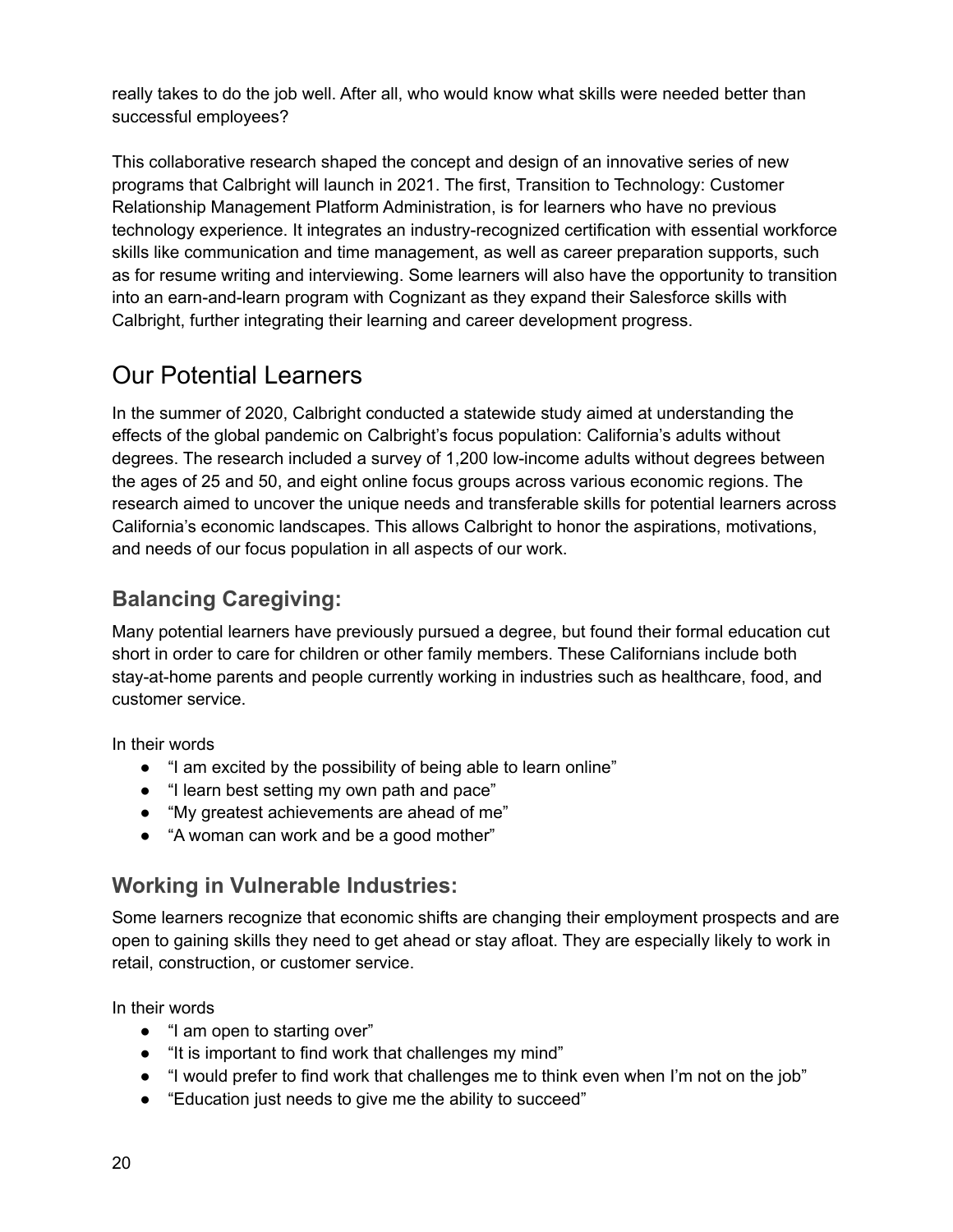● "I am considering changing jobs based on the COVID-19 situation"

# <span id="page-20-0"></span>**Experience in the Justice System:**

For Californians who have had experience in the justice system, education can be a necessity for advancement. However, they typically lack support, struggle to make ends meet, and face the most barriers in getting training. They often do gig work, or work in construction, shipping or the food industry.

In their words

- "Education is necessary to succeed in life"
- "Education is a means to achieve my goals"
- "I enjoy having a structured work schedule"
- "I struggle to make ends meet"
- "I do not have a strong support system in my life"
- "I do not feel like I am living a fulfilling life"
- "I do not face the same struggles as the average person

#### <span id="page-20-1"></span>Shared Gains

Calbright will actively share the knowledge, strategies, and tools that emerge from our innovation and research during the Vision period, adding value to the CCC system and the field. Such shared gains will include but not be limited to CBE program design, faculty and staff development, technology to improve the learner experience, and models for collaboration. Calbright will also help solve problems affecting sister colleges and the system as a whole.

#### <span id="page-20-2"></span>**CBE**:

Calbright shares our growing expertise in designing and delivering online, competency-based education (CBE) programs for working learners.

Community colleges' interest in CBE is rising because of its potential to help more working learners reach their career goals. While flexibility is a central feature of CBE programs, most CCC policies, processes, and structures are built for more rigid, conventional program structures and schedules. Calbright will support the growing interest in career-oriented, high-quality CBE — within and beyond the CCC system — through technical assistance, faculty and staff development opportunities, and sharing our program model.

### <span id="page-20-3"></span>**Research and Development**:

Calbright's R and D opens doors to innovation at other colleges, and informs workforce and economic development efforts.

At Calbright, everything first happens in an R and D setting to determine if it is worth investing in for students and the state. Throughout the Vision period, we will document and disseminate what we learn to help build the currently scant knowledge base about what works best — and not so well — for working learners. We will also share what we learn about the labor market,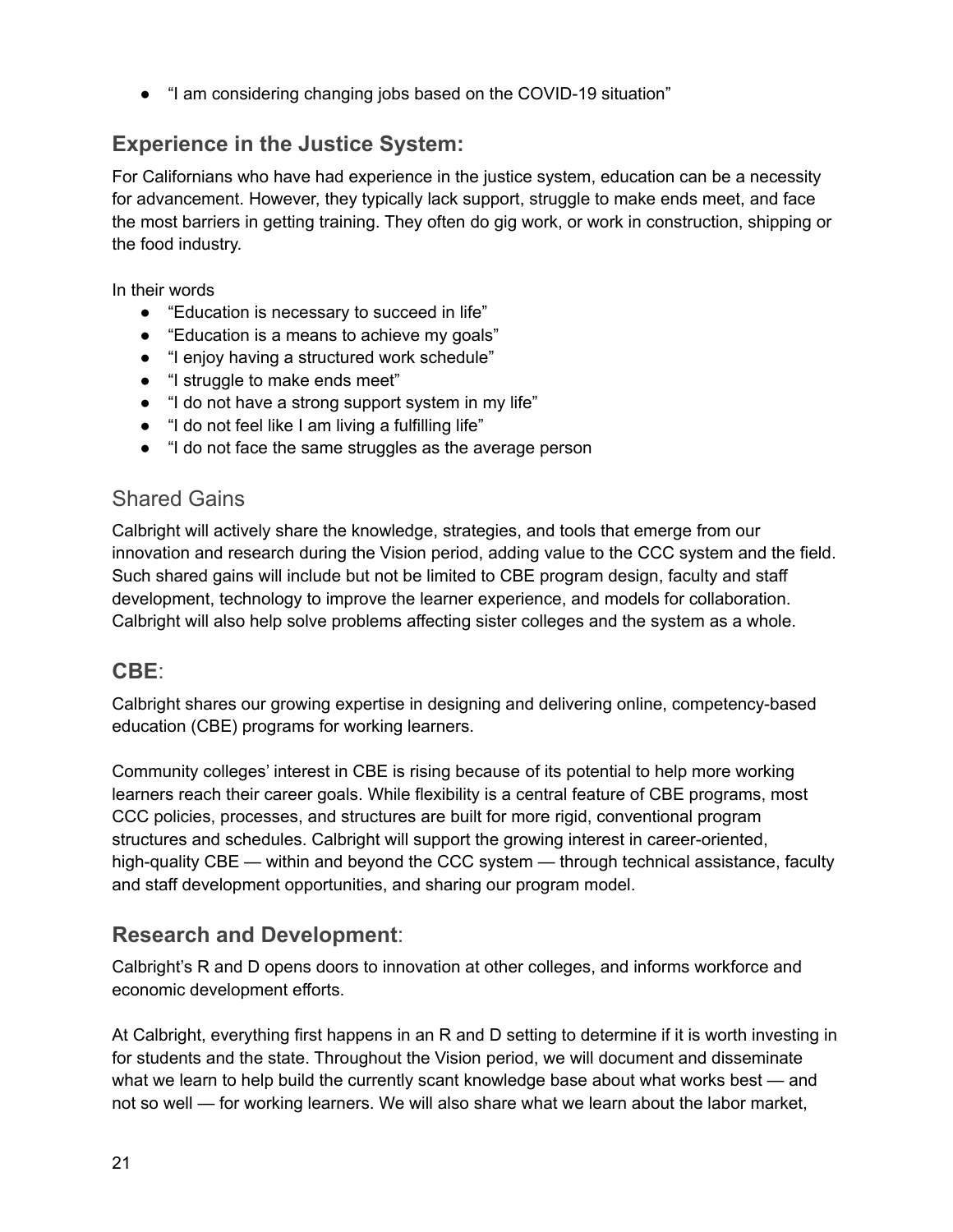hiring practices, and our focus learner populations in ways that aim to strengthen employer engagement activities across the system.

As we continue to develop and launch new programs, we will use what we learn from our just-in-time research to decide not whether to grow but how best to grow.

Common Challenges: Calbright will identify and solve common challenges faced by working learners and community colleges.

As a statewide institution, Calbright is uniquely positioned to surface and tackle problems affecting our focus learner populations and community colleges across the state. Doing so is part of both our mandate and our strategy for high-quality, student-centered growth.

We have already begun to move forward on this goal. For example, we are helping rural sister colleges meet their technology needs in the wake of the pandemic-driven shift to remote learning. Our first partnerships with other community colleges, described above, are finding shared ways to better meet the needs of working learners. We have also identified and proposed solutions to equity issues with CCC Apply, the system-wide enrollment application (see box for details).

# <span id="page-21-0"></span>Tackling Common Challenges: CCCApply

Because Calbright is data-driven, we follow our learners from their first contact with Calbright. And because we always have equity in mind, we discovered that we were disproportionately losing Black and adult prospective students early in the application process. We then conducted a deep, user-centered analysis of CCCApply. After identifying specific, practical ways to make the application process less burdensome and confusing, we shared our findings<sup>16</sup> with the whole system. The changes we recommend would both support the system-wide goal of narrowing equity gaps and benefit all students and the colleges that want to enroll them.

# <span id="page-21-1"></span>**Accreditation**

Accreditation is a federally recognized form of quality assurance in higher education. It is a key milestone that will set Calbright up for both faster growth and long-term sustainability. That is why we have prioritized reaching it as quickly as possible, and we expect to remain ahead of schedule. We are already in the process of seeking approval from an accreditor recognized by the U.S. Department of Education. Once Calbright is accredited, our students will have access to federal and state student aid. Pell Grants and Cal Grants can help working adults pay for childcare and limit the number of jobs they have to work, so they can afford to spend time on coursework and make more progress towards completion. Accreditation also opens the door to new funding sources for Calbright itself.

#### <span id="page-21-2"></span>**Candidacy**:

Calbright will have completed the accreditation application process by the end of 2021. We will be in candidate status or its equivalent within 2021, which is not required by statute until 2022.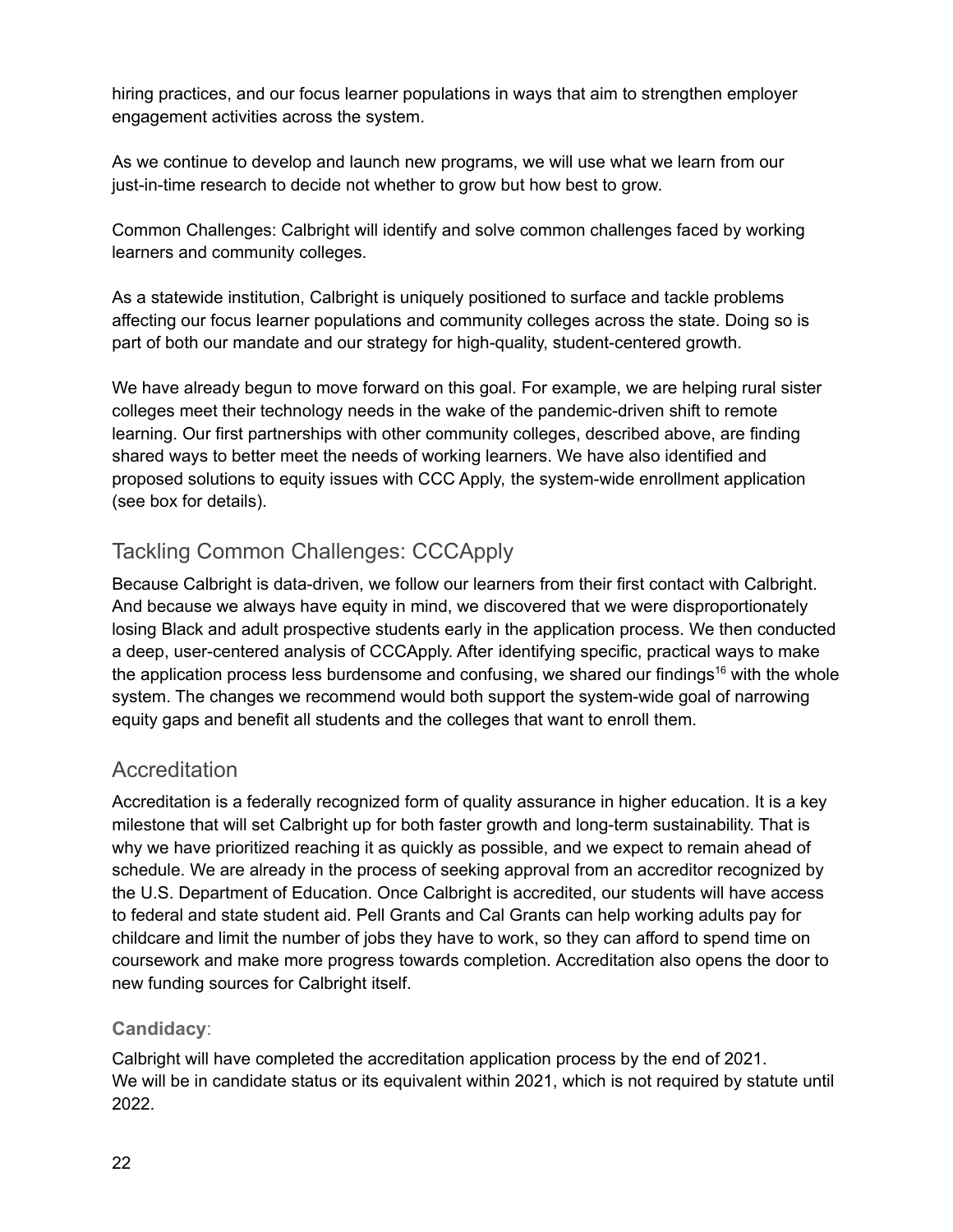#### <span id="page-22-0"></span>**Completion**:

Calbright will be fully accredited ahead of schedule, by the end of 2023. We will remain ahead of schedule and reach full accreditation within 2023, which is not required by statute until 2025.

#### <span id="page-22-1"></span>Positioned for Acceleration and Influence

By the end of the Vision period, Calbright will be poised to grow much more rapidly. And Calbright's work will have earned national recognition and influence.

#### <span id="page-22-2"></span>**Acceleration**:

At the end of 2023, Calbright is ready to scale enrollment by 50% (to 7,500) the next year and keep growing, resources permitting.

Calbright will have the people, expertise, systems, and technology we need to accelerate our growth while ensuring that every student is served well. Faculty and staff will already be hired and prepared to take our innovation model to scale. We will have a well-tested, rapid program-creation process, a working fee model ready for implementation, and the research and marketing capability to support accelerated, high-quality growth.

#### <span id="page-22-3"></span>**Influence**:

Calbright has become a nationally recognized model for innovation and equity in serving adults without degrees.

What Calbright learns, accomplishes, and shares during the Vision period will position Calbright, and our partners within and beyond the CCC system, as leaders for innovation and equity. Calbright's value is recognized through stronger relationships with key stakeholders and collaborators: sister colleges, higher education and industry leaders, technologists, employers, labor organizations, student and equity advocates, think tanks, and policymakers. Calbright will use this earned visibility and influence to inform practice and policy — in California and nationally — to increase access to high-quality, skills-based education and improve economic mobility for underserved adults.

# <span id="page-22-4"></span>**Conclusion**

Calbright will fulfill this Strategic Vision by delivering innovative, student-centered, data-informed, integrated learning and supports to our growing base of students every step of the way; and by innovating, learning, and improving as we grow. We will meet or exceed our ambitious three-year goals by keeping equity at the center at every stage of a student's journey. That includes how we reach out to prospective students, how we respond when they express interest, and how we support them all the way through Calbright programs and then navigating the labor market. The results: more adults without degrees come to Calbright, gain valuable hard and soft skills, and end up in better jobs as a result. They have also laid a foundation for more education if and when they are ready, and the CCC system is stronger because it is better equipped to help working adults succeed.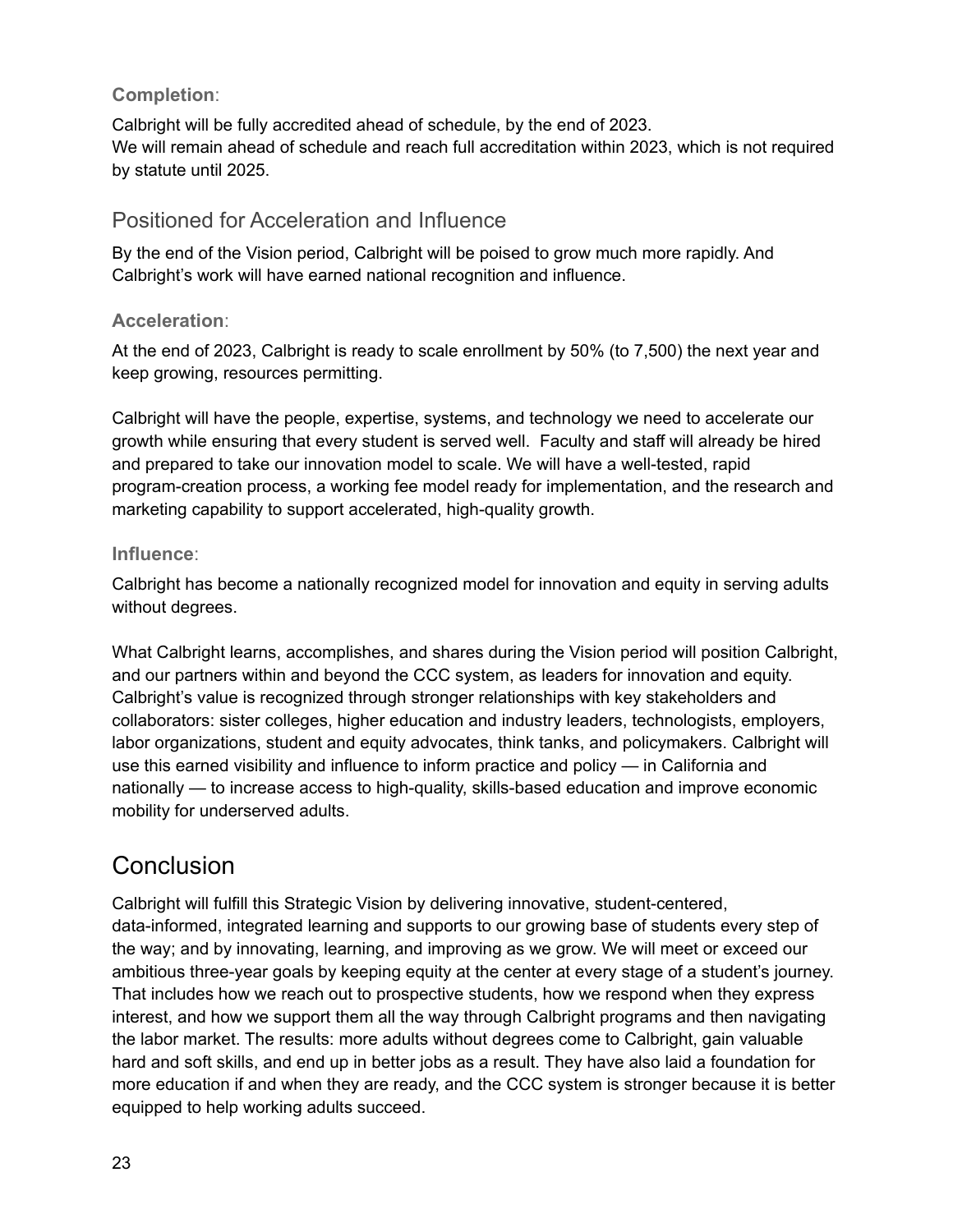As this one-of-a-kind community college moves through this critical stage of development, we will track Calbright's progress toward our goals and share what we learn from both successes and stumbles. This transparency will be apparent in the frequent public meetings of our Board of Trustees, annual reports to the Legislature, and ongoing communications with the public, policymakers, the CCC system, researchers, and others focused on increasing economic mobility and equity, in California and nationally.

# <span id="page-23-0"></span>Acknowledgments

Our heartfelt thanks to Calbright's staff, faculty, students, and board for their many contributions as this Strategic Vision took shape. We especially appreciate the time and support provided by the board's leadership throughout the process: Tom Epstein, Pamela Haynes, and Amy Costa.

We are grateful to the external stakeholders who shared their valuable time and perspectives through interviews: Lande Ajose, Senior Policy Advisor for Higher Education, Office of Governor Gavin Newsom; Dolores Davison, President, Academic Senate for California Community Colleges; Gareth Elliott, Partner, Sacramento Advocates; Louis Freedberg, Executive Director, EdSource; Jeff Freitas, President, California Federation of Teachers; Alma Hernandez, Executive Director, SEIU; Eric Kaljumagi, President, Community College Association; Virginia May, Vice President, Academic Senate for California Community Colleges; Eloy Oakley, Chancellor, California Community Colleges; Olgalilia Ramirez, Principal Consultant, Senate Committee on Education; David Rattray, President and CEO, UNITE-LA; Jeanice Warden-Washington, Chief Consultant, Assembly Higher Education Committee; Jim Wunderman, President and CEO, Bay Area Council; and Karen Zamaripa, President, Karen Zamarripa Consulting.

Thanks also go to the skilled consultants who made this report possible: Lauren Asher designed and led a strategy development process tailored to Calbright's needs, Diane Cheng's research and analysis expanded our frame of reference for goal-setting; and Thomas Weitz designed the report.

# <span id="page-23-1"></span>**Endnotes**

<sup>1</sup>California Competes. 2018. Back to College, Part One: California's Imperative to Re-Engage Adults. [https://californiacompetes.org/publications/back-to-college-part-one.](https://californiacompetes.org/publications/back-to-college-part-one)

<sup>2</sup>Henry, Mary Kay; Myika, James. Future Of Work Commission. 2021. A New Social Compact for Work and Workers.

[https://www.labor.ca.gov/wp-content/uploads/sites/338/2021/02/ca-future-of-work-report.pdf.](https://www.labor.ca.gov/wp-content/uploads/sites/338/2021/02/ca-future-of-work-report.pdf) <sup>3</sup>Johnson, Hans; Cuellar Mejia, Marison; Bohn, Sarah. Public Policy Institute of California. 2015. Will California Run Out of College Graduates[?](https://www.ppic.org/publication/will-california-run-out-of)

<https://www.ppic.org/publication/will-california-run-out-of> college-graduates/.

Mauldin, Bronwyn. 2009. The Workforce Alliance. California's Forgotten Middle Skills Jobs[.](https://www.careerladdersproject.org/wp-content/uploads/2011/09/caa_middle_skill.pdf) [https://www.careerladdersproject.org/wp-content/uploads/2011/09/caa\\_middle\\_skill.pdf.](https://www.careerladdersproject.org/wp-content/uploads/2011/09/caa_middle_skill.pdf)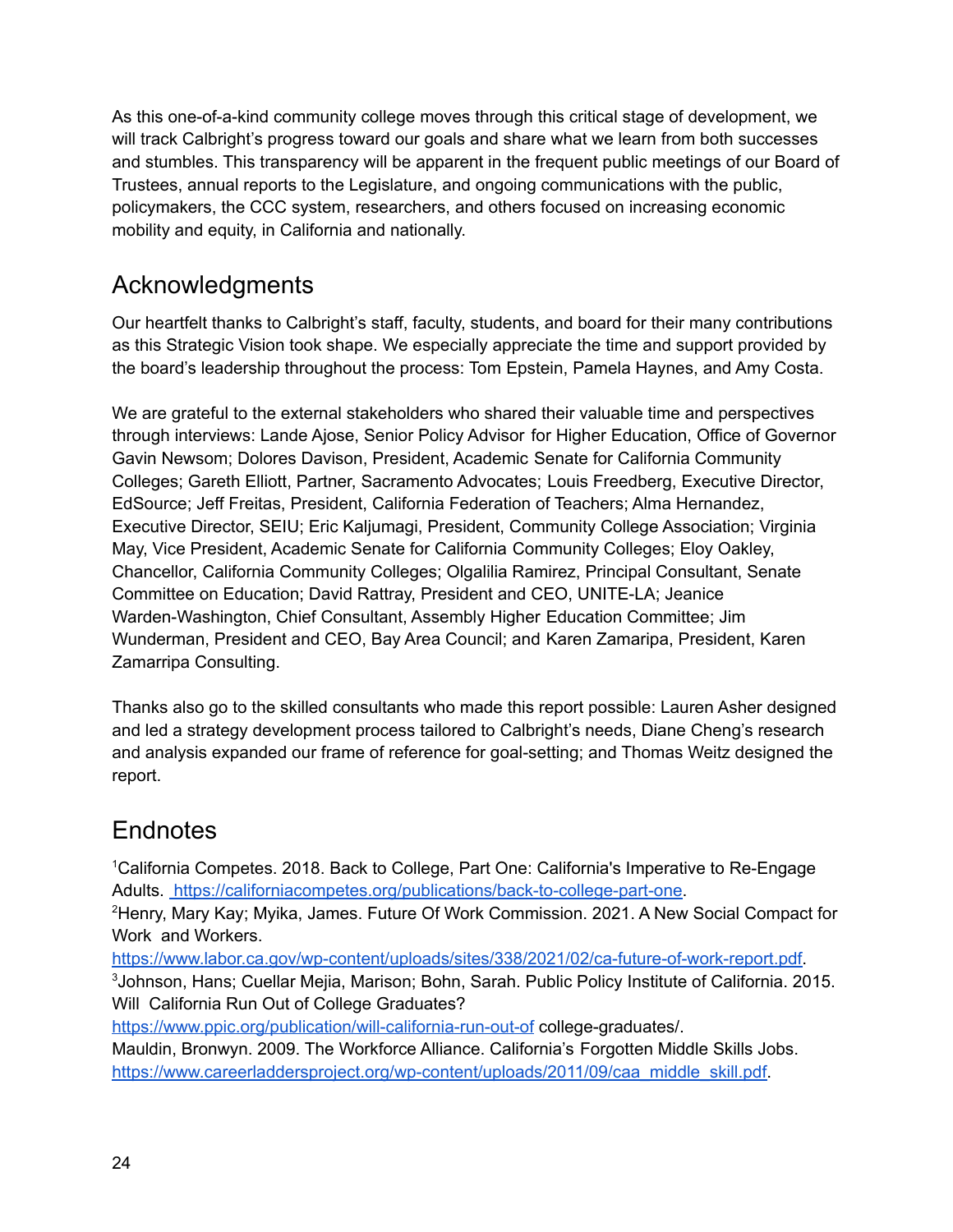<sup>4</sup>Saenz, Rogelio; Sparks, Corey. University of New Hampshire Casey School of Public Policy. 2020. The Inequities of Job Loss and Recovery Amid the COVID-19 Pandemic,

<https://carsey.unh.edu/publication/inequities-job-loss-recovery-amid-COVID-pandemic>.

<sup>5</sup>Clark, Suzanne. U.S. Chamber of Commerce. 2020. What is the K-Shaped Recovery? <https://www.uschamber.com/series/above-the-fold/what-the-k-shaped-recovery>.

<sup>6</sup>Carnevale, Anthony. Georgetown Center on Education and the Workforce. 2021. When Back to School Meets Stay at Home[.](https://medium.com/georgetown-cew/when-back-to-school-meets-stay-at-home)

[https://medium.com/georgetown-cew/when-back-to-school-meets-stay-at-home-baba00b82625.](https://medium.com/georgetown-cew/when-back-to-school-meets-stay-at-home-baba00b82625) <sup>7</sup>Ewing-Nelson, Claire. National Women's Law Center. 2021. Another 275,000 Women Left the Labor Force in January. [https://nwlc.org/wp-content/uploads/2021/02/January-Jobs-Day-FS.pdf.](https://nwlc.org/wp-content/uploads/2021/02/January-Jobs-Day-FS.pdf) <sup>8</sup>Boesch, Diana. Center For American Progress. 2020. Valuing Women's Caregiving Before and After The Coronavirus Crisis.

[https://www.americanprogress.org/issues/women/reports/2020/06/03/485855/valuing-womens-c](https://www.americanprogress.org/issues/women/reports/2020/06/03/485855/valuing-womens-caregiving-coronavirus-crisis/) [aregiving-coronavirus-crisis/](https://www.americanprogress.org/issues/women/reports/2020/06/03/485855/valuing-womens-caregiving-coronavirus-crisis/)

Rothwell, Jonathan; Saad, Lydia. Gallup. 2021. How Have U.S. Working Women Fared During the Pandemic[?](https://news.gallup.com/poll/330533/working-women-fared-during-pandemic.aspx)

<https://news.gallup.com/poll/330533/working-women-fared-during-pandemic.aspx>.

<sup>9</sup>Yuen Ting Liu, Vivian; Belfield, Clive. Community College Review. 2019. The Labor Market Returns to For-Profit Higher Education: Evidence for Transfer Students.

<https://journals.sagepub.com/doi/abs/10.1177/0091552119886659>.

Armona, Luis; Chakrabarti, Rajashri; F. Lovenheim, Michael. Federal Reserve Bank of New York. Student Debt and Default: The Role of For-Profit Colleges.

[https://www.newyorkfed.org/medialibrary/media/research/staff\\_reports/sr811.pdf?la=en](https://www.newyorkfed.org/medialibrary/media/research/staff_reports/sr811.pdf?la=en).

Riegg Cellini, Stephanie. Brookings. 2020. The Alarming Rise in For-Profit College Enrollment. [https://www.brookings.edu/blog/brown-center-chalkboard/2020/11/02/the-alarming-rise-in-for-pro](https://www.brookings.edu/blog/brown-center-chalkboard/2020/11/02/the-alarming-rise-in-for-profit-college-enrollment/) [fit-college-enrollment/](https://www.brookings.edu/blog/brown-center-chalkboard/2020/11/02/the-alarming-rise-in-for-profit-college-enrollment/).

<sup>10</sup> National Student Clearinghouse Research Center. Current Term Enrollment Estimates Fall 2020. December 2020 (Figure 1, Percent Change in Enrollment from Previous Year by Institutional Sector: 2016 to 2020)[.](https://nscresearchcenter.org/wp-content/uploads/CTEE_Report_Fall_2020.pdf)

[https://nscresearchcenter.org/wp-content/uploads/CTEE\\_Report\\_Fall\\_2020.pdf](https://nscresearchcenter.org/wp-content/uploads/CTEE_Report_Fall_2020.pdf).

<sup>11</sup> Educational attainment figures were calculated by Calbright, using data from the U.S. Census Bureau's American Community Survey, 2019 5-year estimates, Table S1501,

[https://data.census.gov/cedsci/table?q=Table%20S1501&tid=ACSST5Y2019.S1501.](https://data.census.gov/cedsci/table?q=Table%20S1501&tid=ACSST5Y2019.S1501) Accessed

February 2, 2021. Figures reflect the share of the population 25 years and older that are high school graduates (includes equivalency) and did not attend college or attended without receiving a degree.

<sup>12</sup> California Education Code - EDC. Title 3. Division 7. Part 46.5. 2018. California Community Colleges Act.

[https://leginfo.legislature.ca.gov/faces/codes\\_displayText.xhtml?lawCode=EDC&division=7.&titl](https://leginfo.legislature.ca.gov/faces/codes_displayText.xhtml?lawCode=EDC&division=7.&title=3.&part=46.5.&chapter=&article=) [e=3.&part=46.5.&chapter=&article=](https://leginfo.legislature.ca.gov/faces/codes_displayText.xhtml?lawCode=EDC&division=7.&title=3.&part=46.5.&chapter=&article=)

<sup>13</sup> King, Heidi Tyline. Western Governors University. 2017. Changing Lives: The Story of Western Governors University. Pp. 21 and 62.

[https://archive.wgu.edu/sites/default/public/flipbook/3741/index.html#wgu-book-2016-f/.](https://archive.wgu.edu/sites/default/public/flipbook/3741/index.html#wgu-book-2016-f/)

<sup>14</sup> Calculations by Calbright, using data from the U.S. Department of Education, 2012/17 Beginning Postsecondary Students Longitudinal Survey (BPS:12/17). Data include first-time